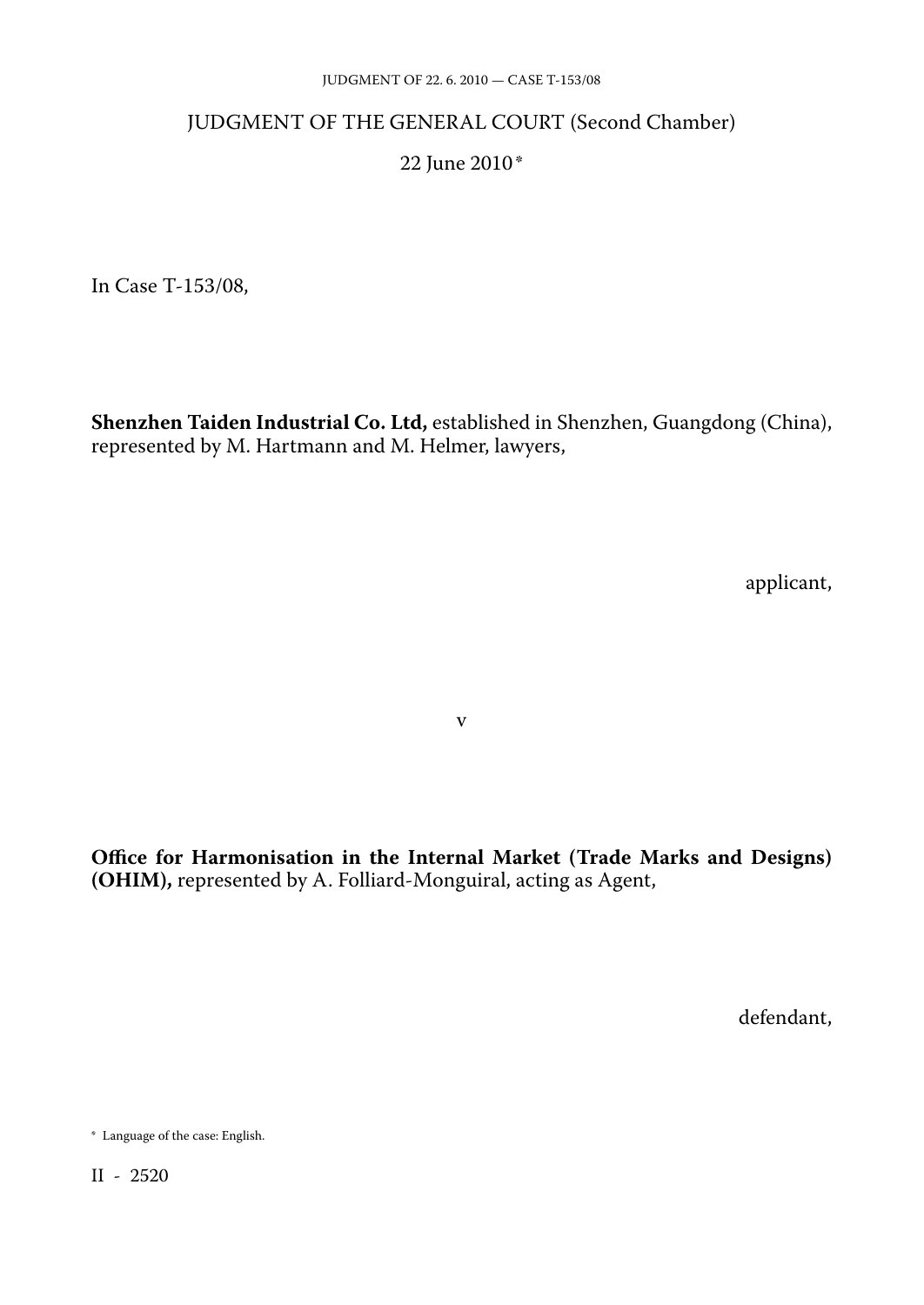the other party to the proceedings before the Board of Appeal of OHIM, intervener before the Court, being

**Bosch Security Systems BV,** established in Eindhoven (Netherlands), represented by C. Gielen, M. Bom and B. van Hunnik, lawyers,

ACTION brought against the decision of the Third Board of Appeal of OHIM of 11 February 2008 (Case R 1437/2006-3) relating to invalidity proceedings between Bosch Security Systems BV and Shenzhen Taiden Industrial Co. Ltd,

# THE GENERAL COURT (Second Chamber),

composed of I. Pelikánová (Rapporteur), President, K. Jürimäe and S. Soldevila Fragoso, Judges,

Registrar: C. Kantza, Administrator,

having regard to the application lodged at the Court Registry on 25 April 2008,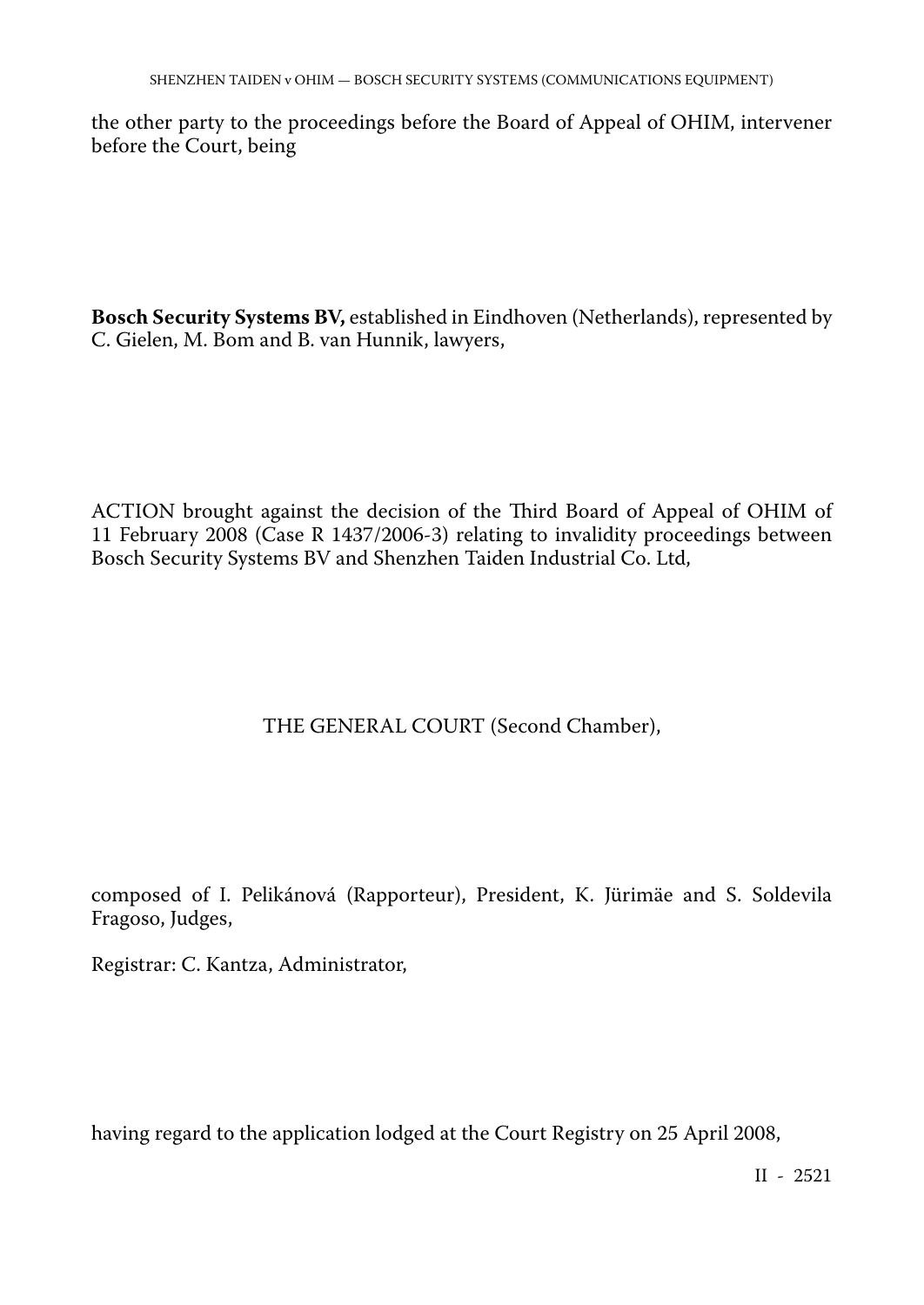having regard to the response of OHIM lodged at the Court Registry on 25 July 2008,

having regard to the response of the intervener lodged at the Court Registry on 4 August 2008,

further to the hearing on 19 January 2010,

gives the following

**Judgment**

**Background to the dispute**

<sup>1</sup> The applicant, Shenzhen Taiden Industrial Co. Ltd, is the holder of the Community design registered under number 214/903-0001, filed on 11 August 2004, in respect of which it claims 22 April 2004 as the date of priority ('the contested design'). The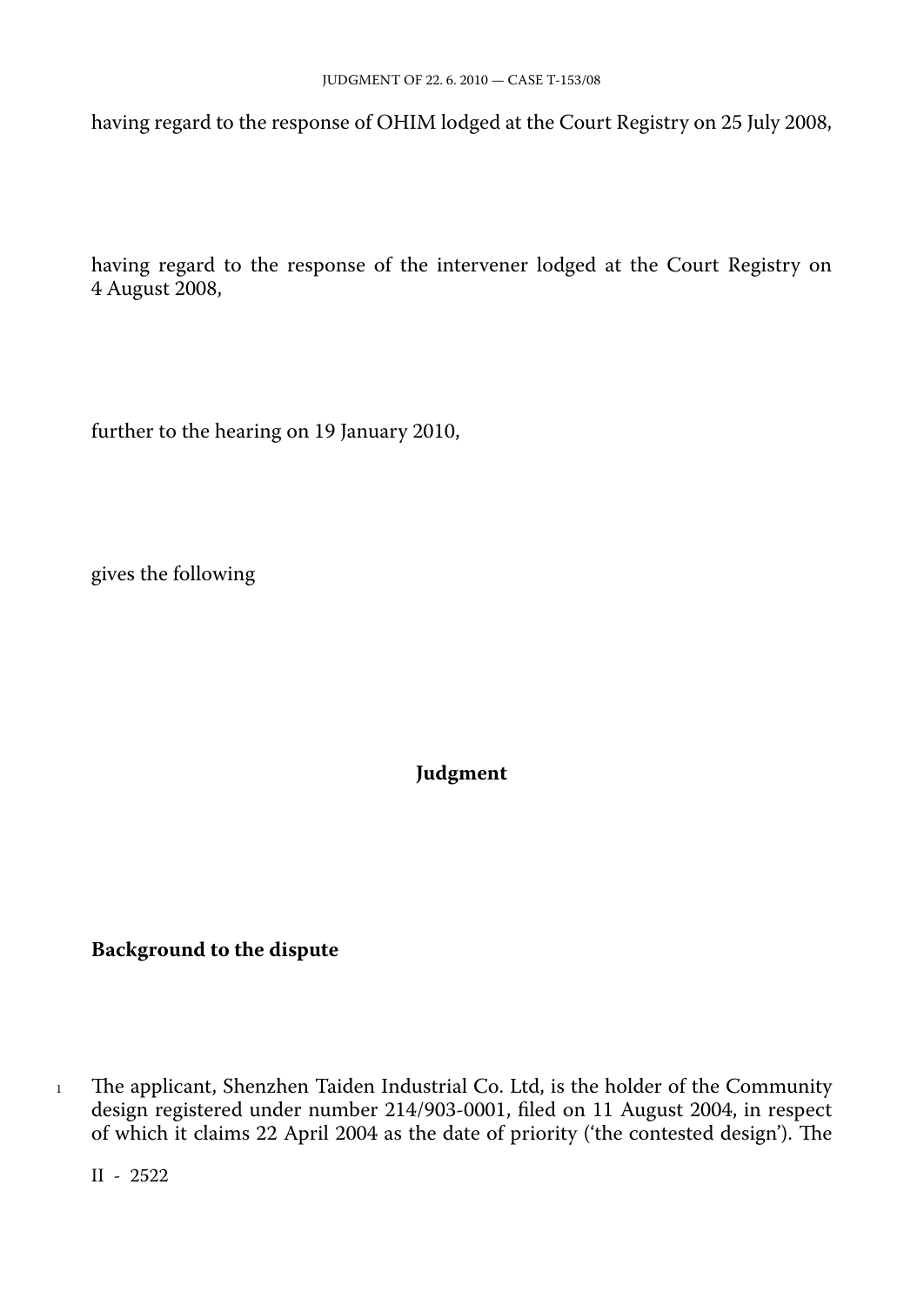contested design, intended to be applied to 'communications equipment', is reproduced below:





 $1.4$ 

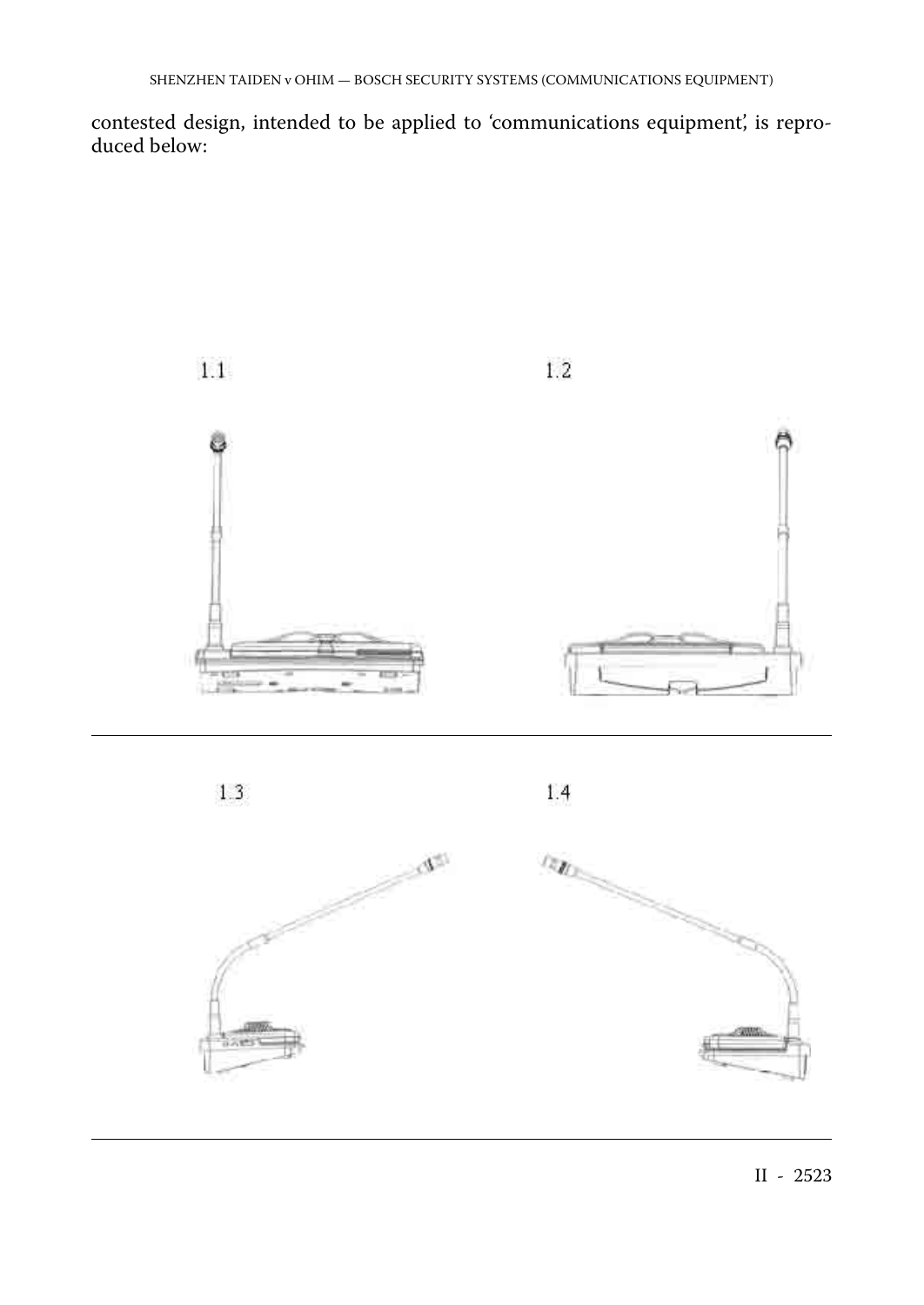

1.7



<sup>2</sup> On 2 September 2005, the intervener, Bosch Security Systems BV, submitted an application at the Office for Harmonisation in the Internal Market (Trade Marks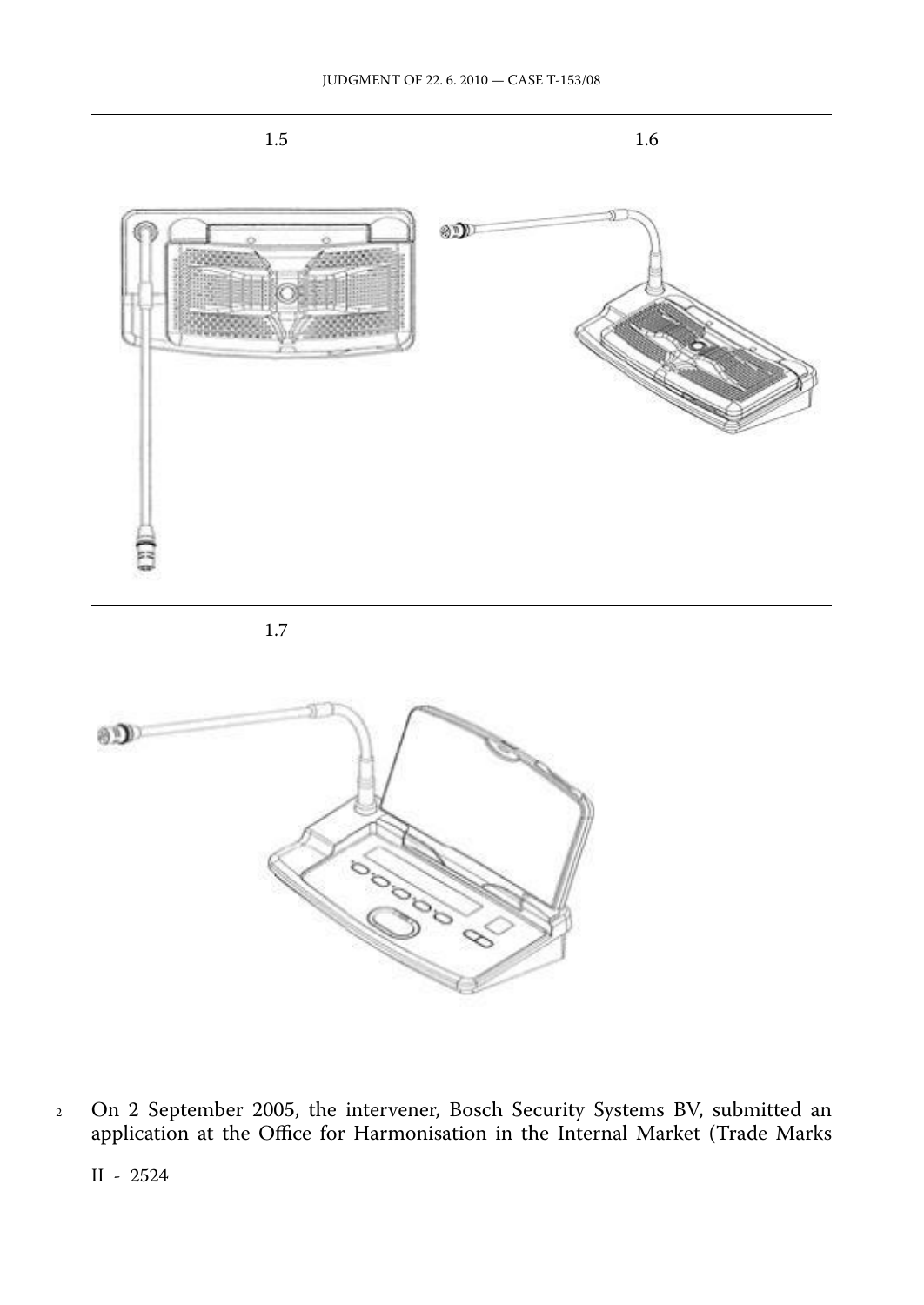and Designs) (OHIM) for a declaration of invalidity of the contested design on the basis of Article 25(1)(b) of Council Regulation (EC) No 6/2002 of 12 December 2001 on Community designs (OJ 2002 L 3, p. 1). In the application for a declaration of invalidity, the intervener claimed that the contested design was not new and that it lacked individual character within the meaning of Article 4 of Regulation No 6/2002, read in conjunction with Articles 5 and 6 of that regulation.

<sup>3</sup> In support of its application for a declaration of invalidity, the intervener relied on the international design registered on 17 May 2000, under No DM/055655, which was made available to the public by its publication in the *Bulletin of the World Intellectual Property Organisation* (WIPO) on 31 May 2001 and was to be applied to 'units for conference systems' ('the international design'). The international design is reproduced below:

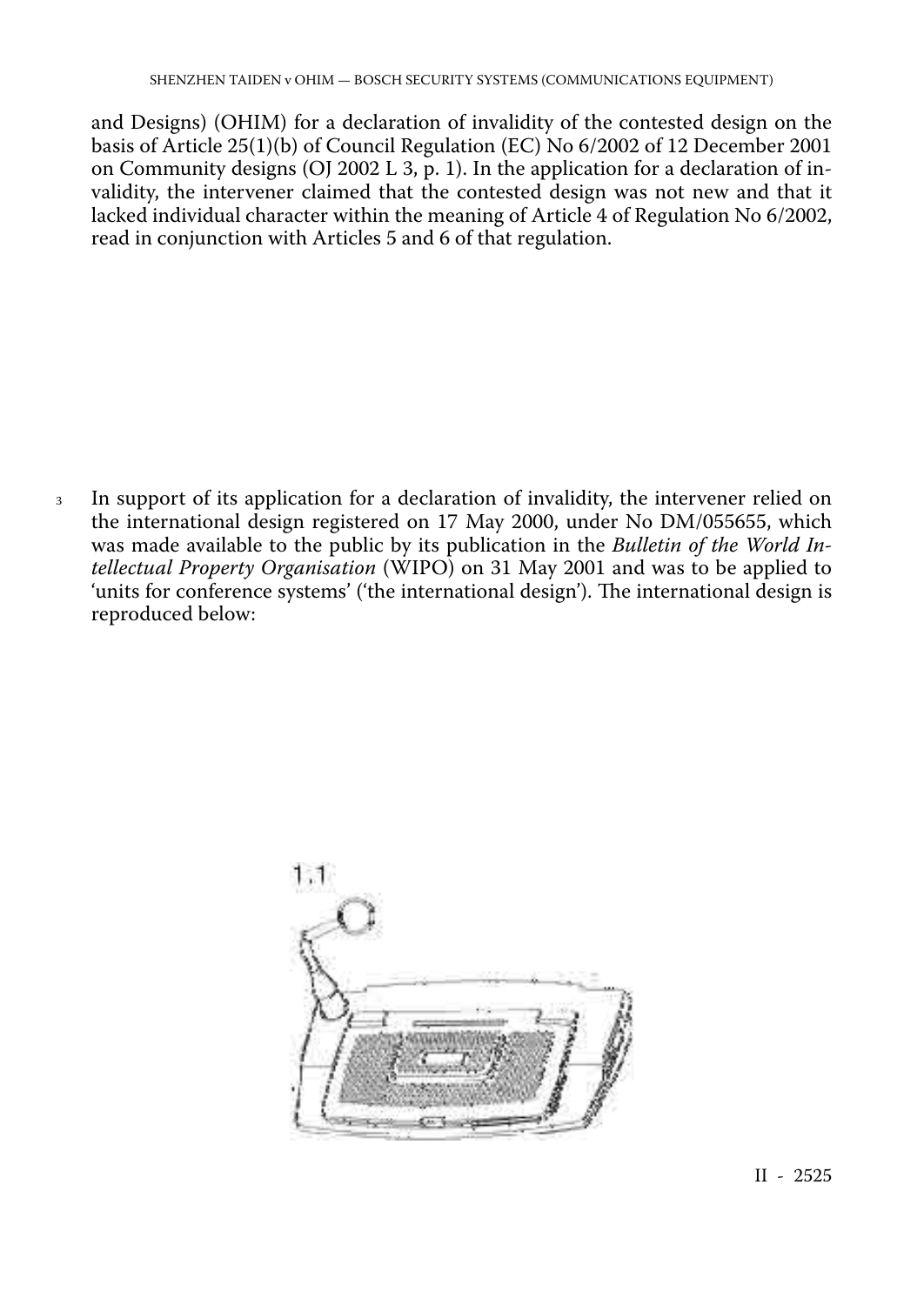

 $1.5$ 

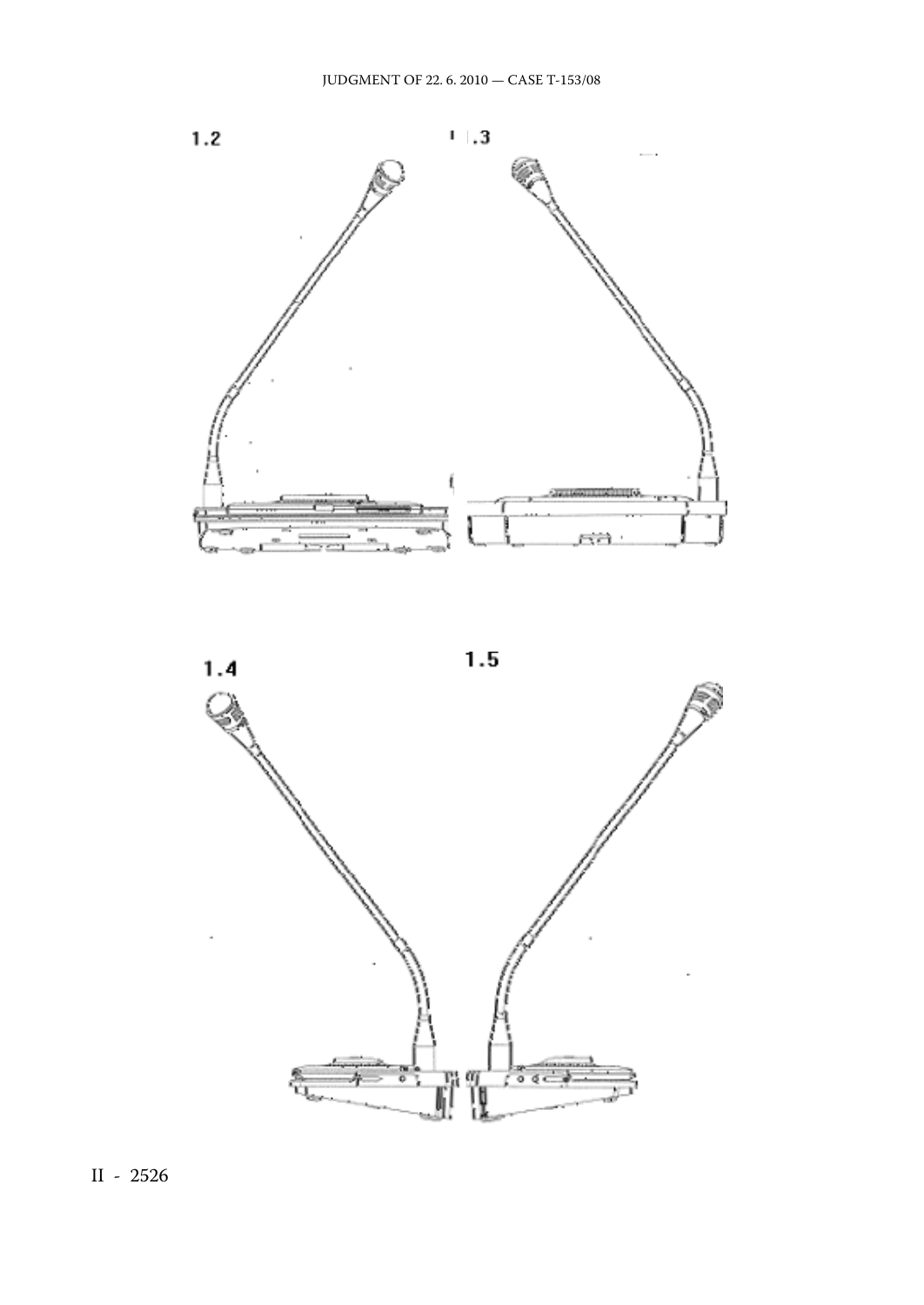

4 The intervener also submitted a brochure, press cuttings and advertisements dating from 2000 and 2001, reproducing the design of a conference unit ('the design reproduced in paragraph 4'), which the intervener maintained was identical to the international design. The pictures provided by the intervener included the following views:

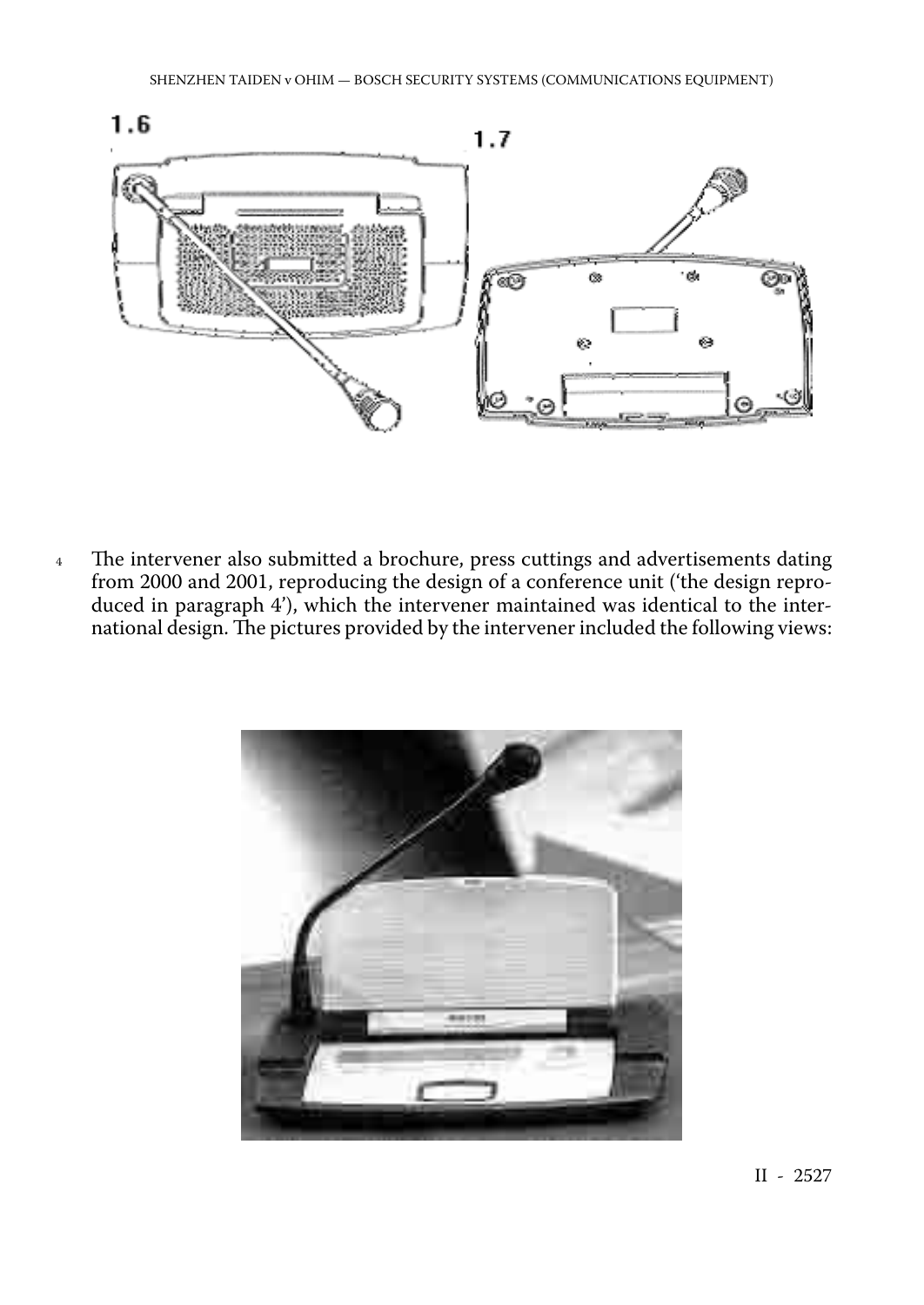

- <sup>5</sup> By decision of 15 September 2006, the Invalidity Division of OHIM rejected the application for a declaration of invalidity.
- <sup>6</sup> On 6 November 2006, the intervener filed a notice of appeal at OHIM against the decision of the Invalidity Division, pursuant to Articles 55 to 60 of Regulation No 6/2002.
- <sup>7</sup> By decision of 11 February 2008 ('the contested decision'), the Third Board of Appeal of OHIM allowed the appeal. In comparing the contested design, on the one hand, and the international design together with the two views of the design reproduced in paragraph 4, on the other, the Board of Appeal found, first of all, that the contested design was new, since the designs at issue were not identical and the differences between them were not immaterial. The Board of Appeal went on to conclude, however, referring to the relatively wide degree of freedom in developing the design which was intended to be incorporated into a conference unit, that the differences between the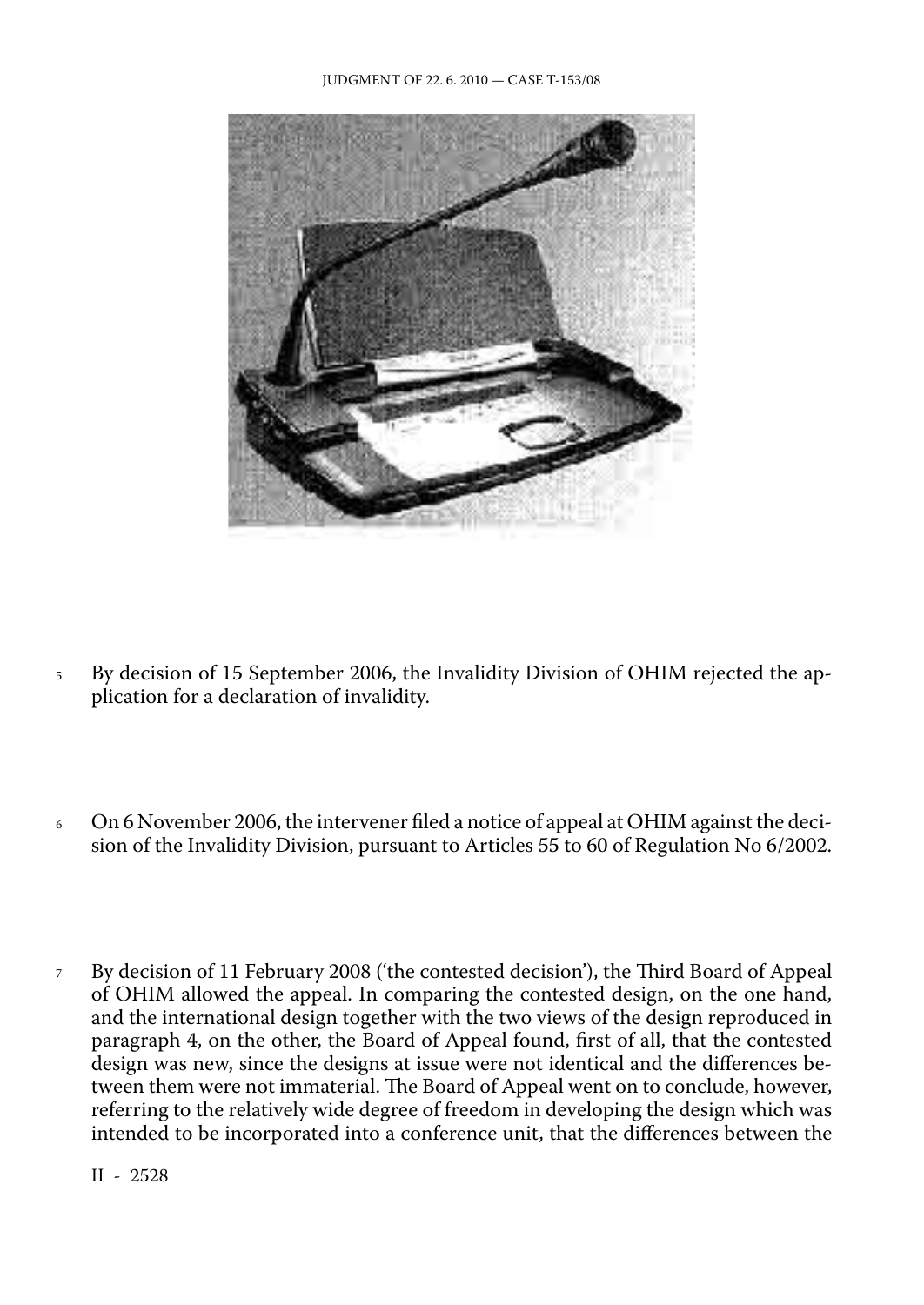designs at issue were not sufficiently noticeable to produce a different overall impression on the informed user. Consequently, the Board of Appeal concluded that the contested design lacked individual character.

## **Forms of order sought by the parties**

- <sup>8</sup> The applicant claims that the Court should:
	- annul the contested decision;
	- order OHIM to pay the costs, including those incurred by the applicant in the proceedings before the Board of Appeal.
- <sup>9</sup> OHIM contends that the Court should:
	- dismiss the action;
	- order the applicant to pay the costs.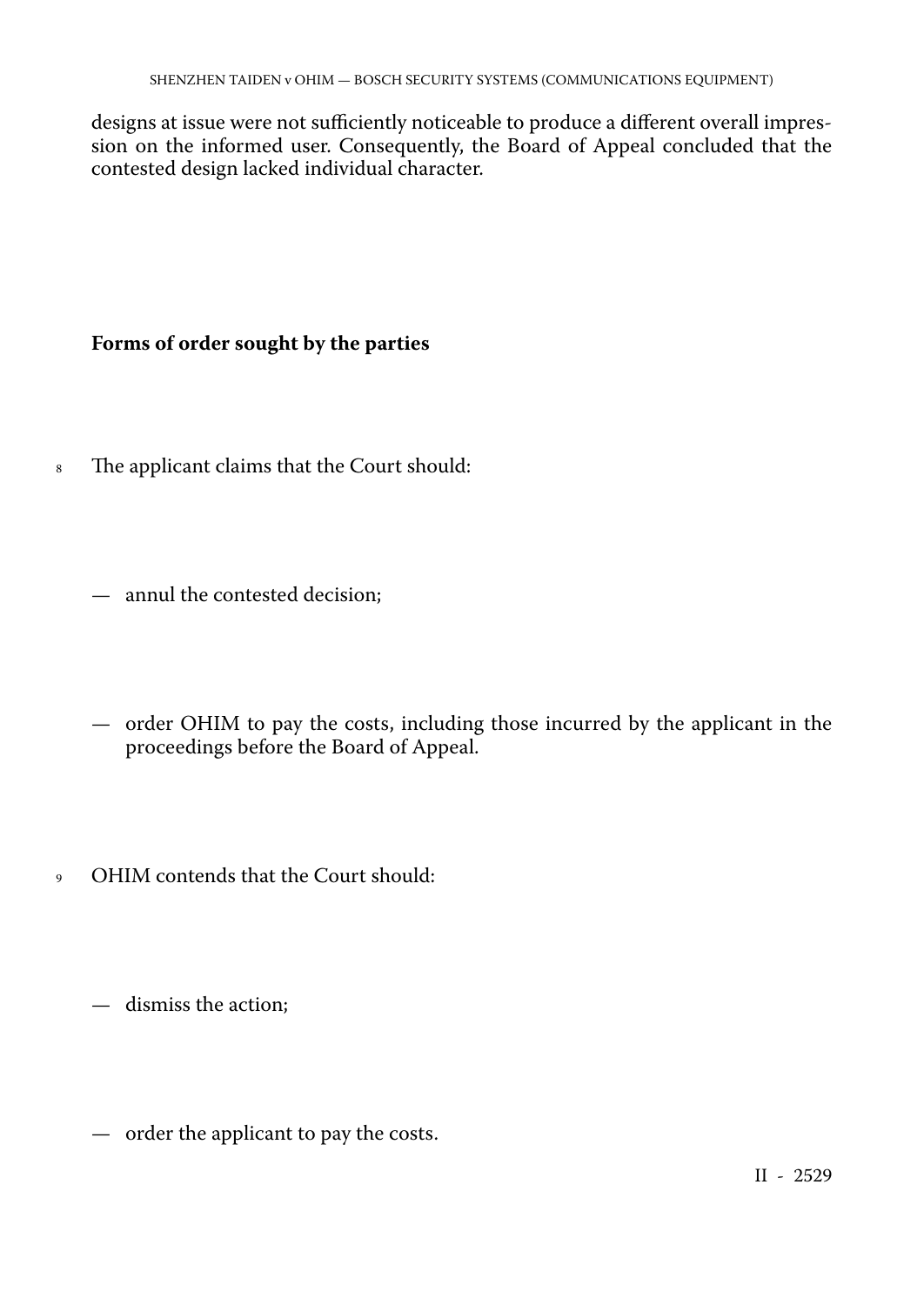<sup>10</sup> The intervener contends that the Court should:

— dismiss the action;

- uphold the contested decision;
- order the applicant to pay the costs, including those incurred by the intervener before the Board of Appeal and the Invalidity Division.
- <sup>11</sup> At the hearing, the intervener withdrew its second head of claim as well as its third head of claim to the extent that it related to the costs incurred before the Invalidity Division.

**Law**

<sup>12</sup> The applicant puts forward two pleas in law, the first alleging infringement of Article 63(1) of Regulation No 6/2002, and the second alleging infringement of Article 4(1) and Article 6 of that regulation.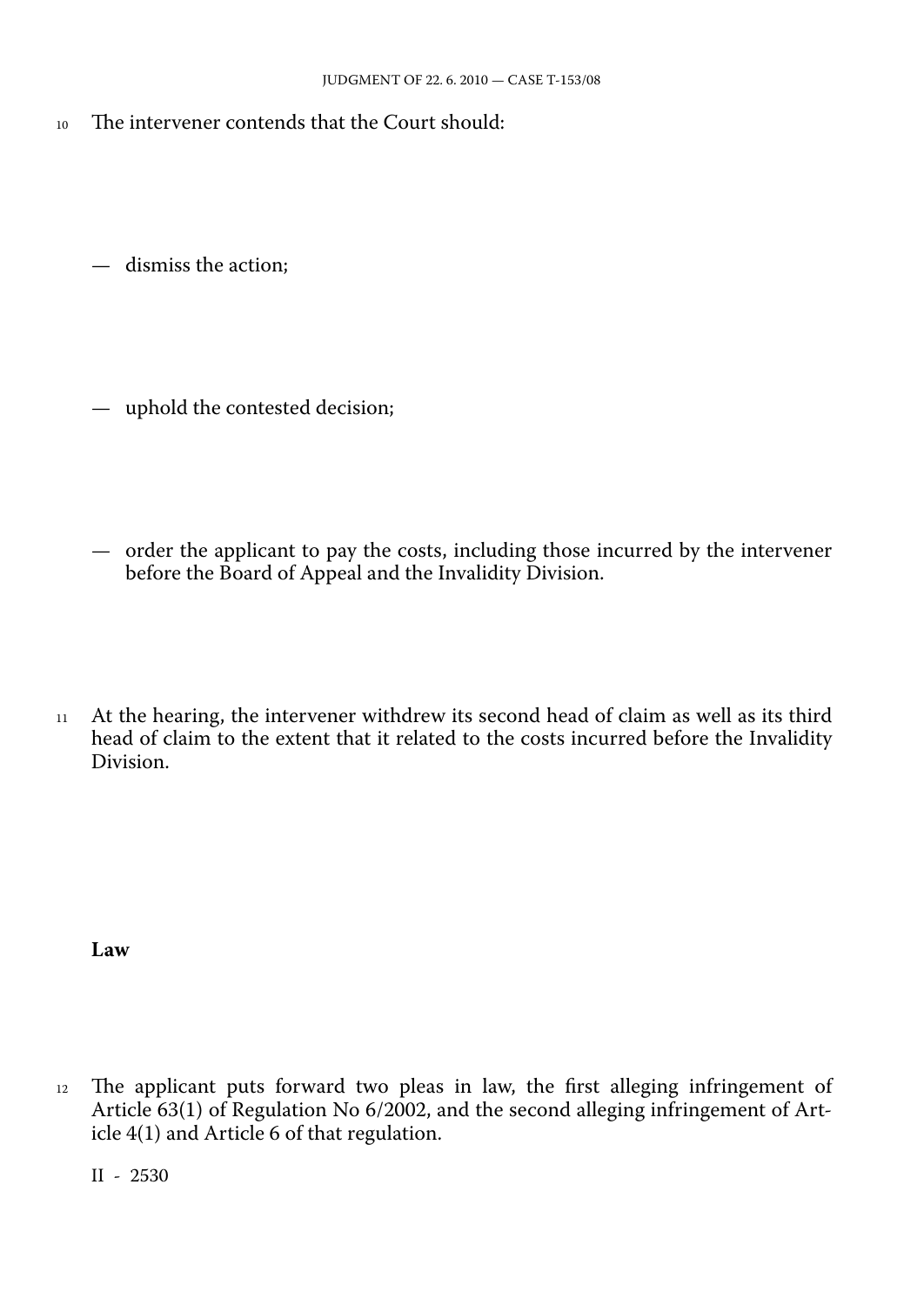*The first plea in law, alleging infringement of Article 63(1) of Regulation No 6/2002*

Arguments of the parties

<sup>13</sup> According to the applicant, the Board of Appeal infringed Article 63(1) of Regulation No 6/2002, in that it took into consideration facts for which no evidence had been provided by the intervener. First, the intervener did not prove that the brochure and other documentation featuring the design reproduced in paragraph 4 had been made available to the public, since it did not submit evidence establishing their date of publication and their addressees. Second, the intervener did not prove that the design reproduced in paragraph 4 was identical to the international design and, thus, did not prove the existence of one single earlier design. Whereas certain representations of the design reproduced in paragraph 4 show the conference unit with the speaker raised, the international design does not include any comparable representation.

<sup>14</sup> OHIM and the intervener contest the applicant's arguments.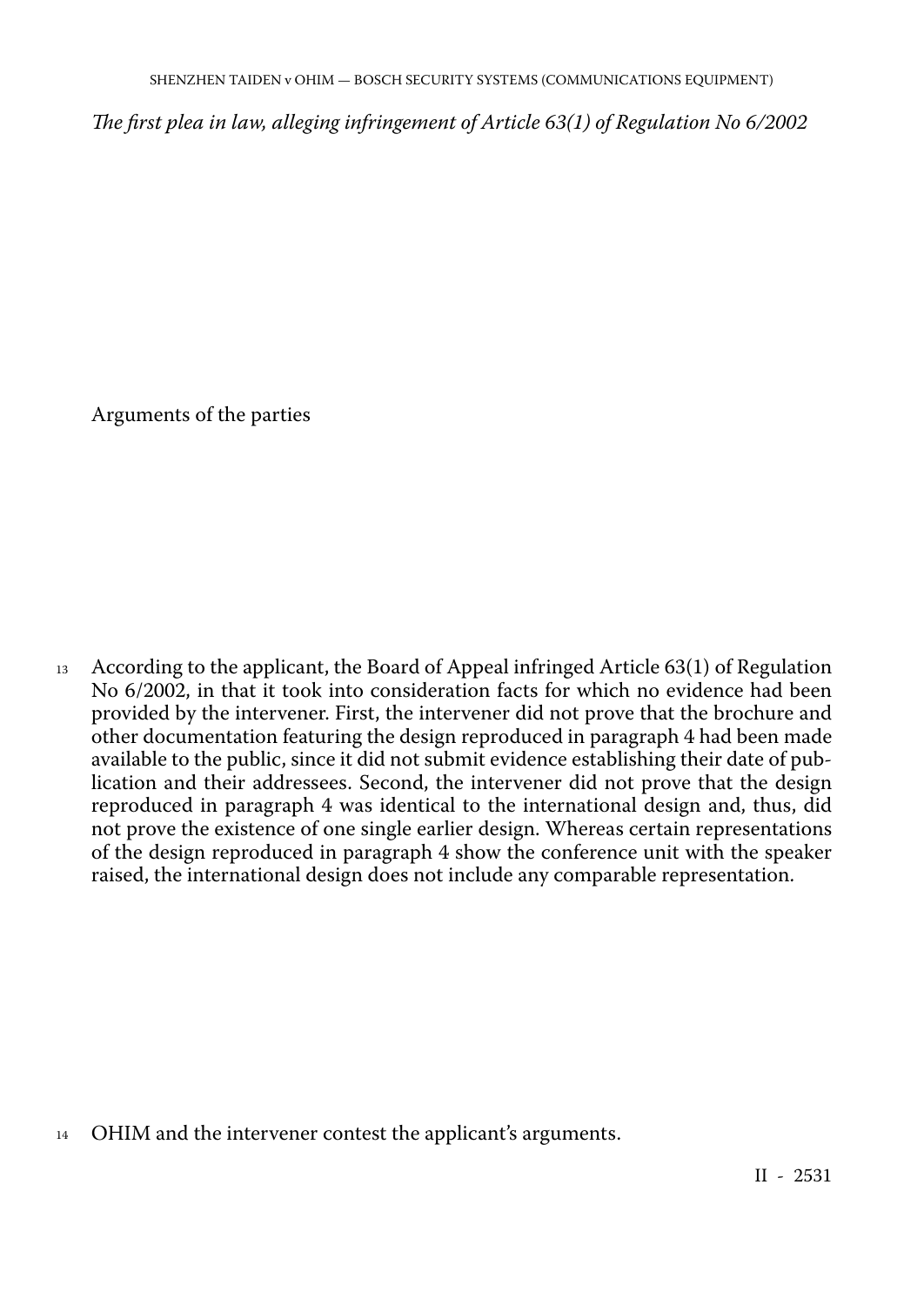Findings of the Court

<sup>15</sup> According to the wording of the application, the first plea in law alleges infringement of Article 63(1) of Regulation No 6/2002, under which, in proceedings relating to a declaration of invalidity, the examination carried out by OHIM is to be restricted to the facts, evidence and arguments provided by the parties and the relief sought.

<sup>16</sup> However, the applicant maintains, in essence, that there was insufficient evidence in relation to what the intervener presents as a single earlier design. Therefore, it should be considered that the first plea in law consists in two complaints alleging in actual fact, first, infringement of Article 6(1) and Article 7(1) of Regulation No 6/2002, as regards making available to the public the design reproduced in paragraph 4, and, second, infringement of Article 6(1) of that regulation with regard to the Board of Appeal's equating the design reproduced in paragraph 4 to the international design.

— Making available to the public the design reproduced in paragraph 4

17 According to Article  $6(1)(b)$  of Regulation No  $6/2002$ , a registered Community design is to be considered to have individual character if the overall impression it produces on the informed user differs from the overall impression produced on such a user by any design which has been made available to the public before the date of filing the application for registration or, if a priority is claimed, the date of priority.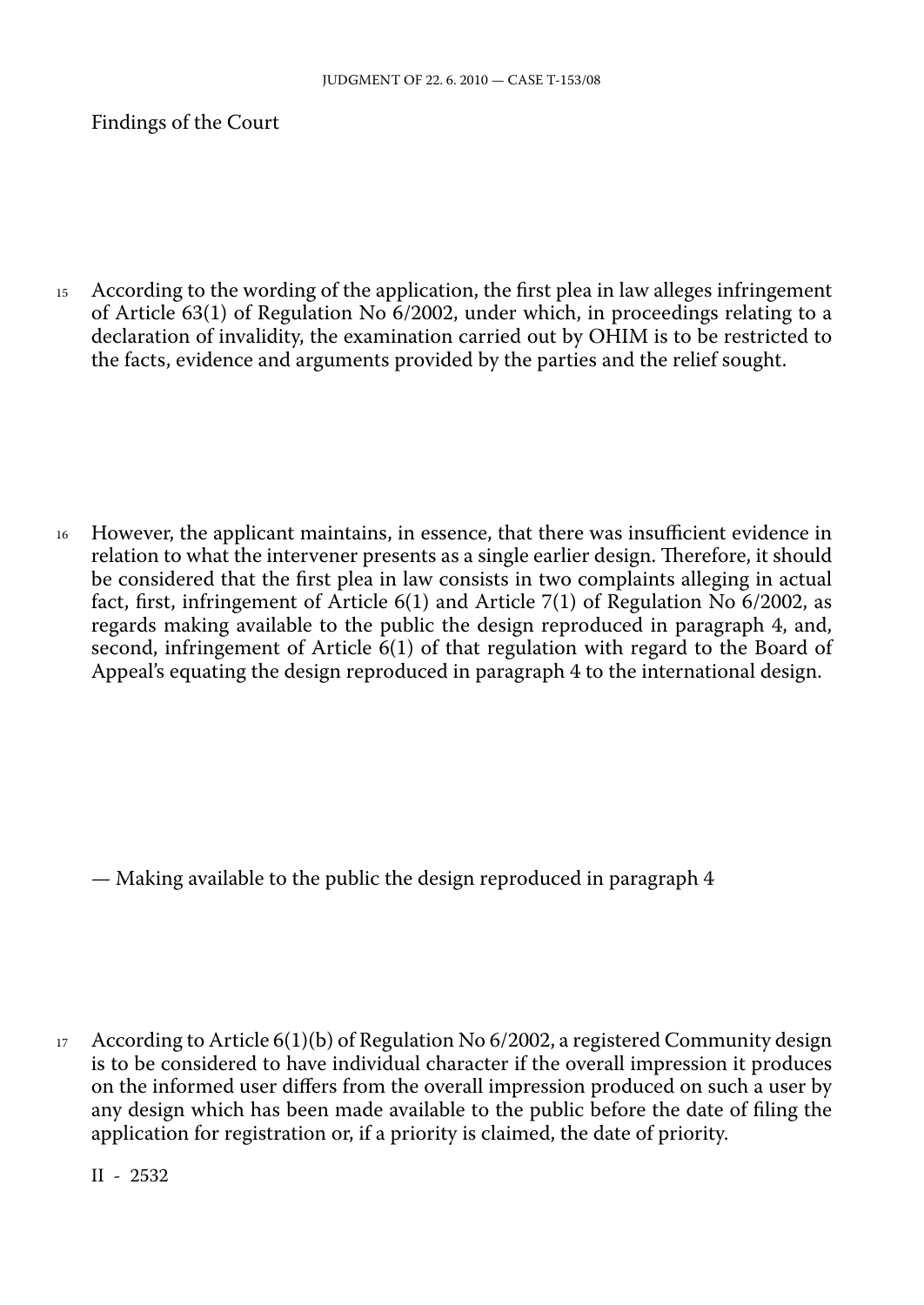<sup>18</sup> Article 7(1) of Regulation No 6/2002 states that a design is to be deemed to have been made available to the public if it has been published following registration or otherwise, or exhibited, used in trade or otherwise disclosed, before the date referred to in Article 6(1)(b) of Regulation No 6/2002, except where these events could not reasonably have become known in the normal course of business to the circles specialised in the sector concerned, operating within the European Union.

<sup>19</sup> In the present case, it must be determined whether it is apparent from the evidence presented to OHIM that the design reproduced in paragraph 4 had been made available to the public before 22 April 2004, the date of priority claimed by the applicant for the contested design.

<sup>20</sup> In that regard, it is apparent from the extract from the specialised Spanish magazine *El Instalador de Telecomunicación*, which was submitted by the intervener to the Invalidity Division, that the conference unit called 'Concentus', the external appearance of which corresponds to that of the design reproduced in paragraph 4, was presented to the public at the Matelec trade fair which took place in Madrid in 2000. The other advertisements and press cuttings submitted by the intervener to the Invalidity Division refer to a conference unit bearing the same name and include photographs which, although they are taken from different angles and with different levels of detail, correspond to the conference unit reproduced in the extract from the magazine *El Instalador de Telecomunicación*.

<sup>21</sup> In those circumstances, it should be considered that the intervener established before OHIM that the design reproduced in paragraph 4 had been made available from 2000, at a trade fair and in the specialised press. The circles specialised in the conference units sector, operating in the European Union, follow the trade fairs and specialised reviews of that sector in the normal course of business.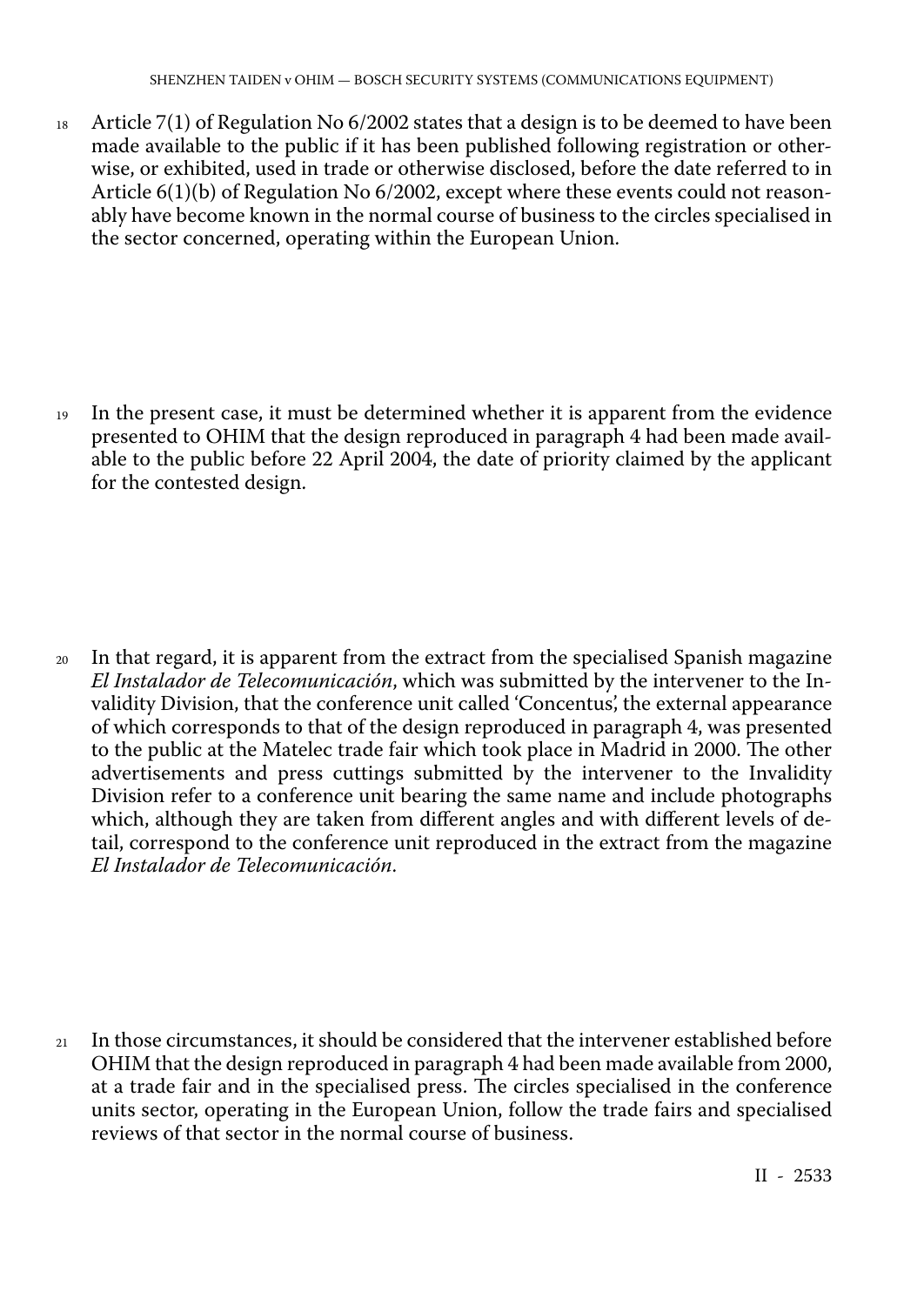22 Accordingly, it should be concluded that the intervener provided proof to OHIM that the design reproduced in paragraph 4 had been made available to the public before 22 April 2004, the date of priority claimed for the contested design. Accordingly, the design reproduced in paragraph 4 could be taken into consideration by the Board of Appeal and the present complaint must therefore be rejected.

— Equating the design reproduced in paragraph 4 to the international design

- 23 Since Article  $6(1)$  of Regulation No  $6/2002$  refers to a difference between the overall impressions produced by the designs at issue, the individual character of a Community design cannot be examined in the light of specific features of various earlier designs.
- <sup>24</sup> Therefore, a comparison should be made between, on the one hand, the overall impression produced by the contested Community design and, on the other, the overall impression produced by each of the earlier designs legitimately relied on by the party seeking a declaration of invalidity.
- <sup>25</sup> The obligation to make a comparison between the overall impressions produced by the designs at issue does not preclude the possibility of taking into consideration, as representations of one and the same earlier design, features which were made available to the public in different ways, in particular, first, by the publication of a registration and, second, by the presentation to the public of a product incorporating the registered design. The purpose of registering a design is to obtain an exclusive right in particular to make and market the product incorporating it, which means that the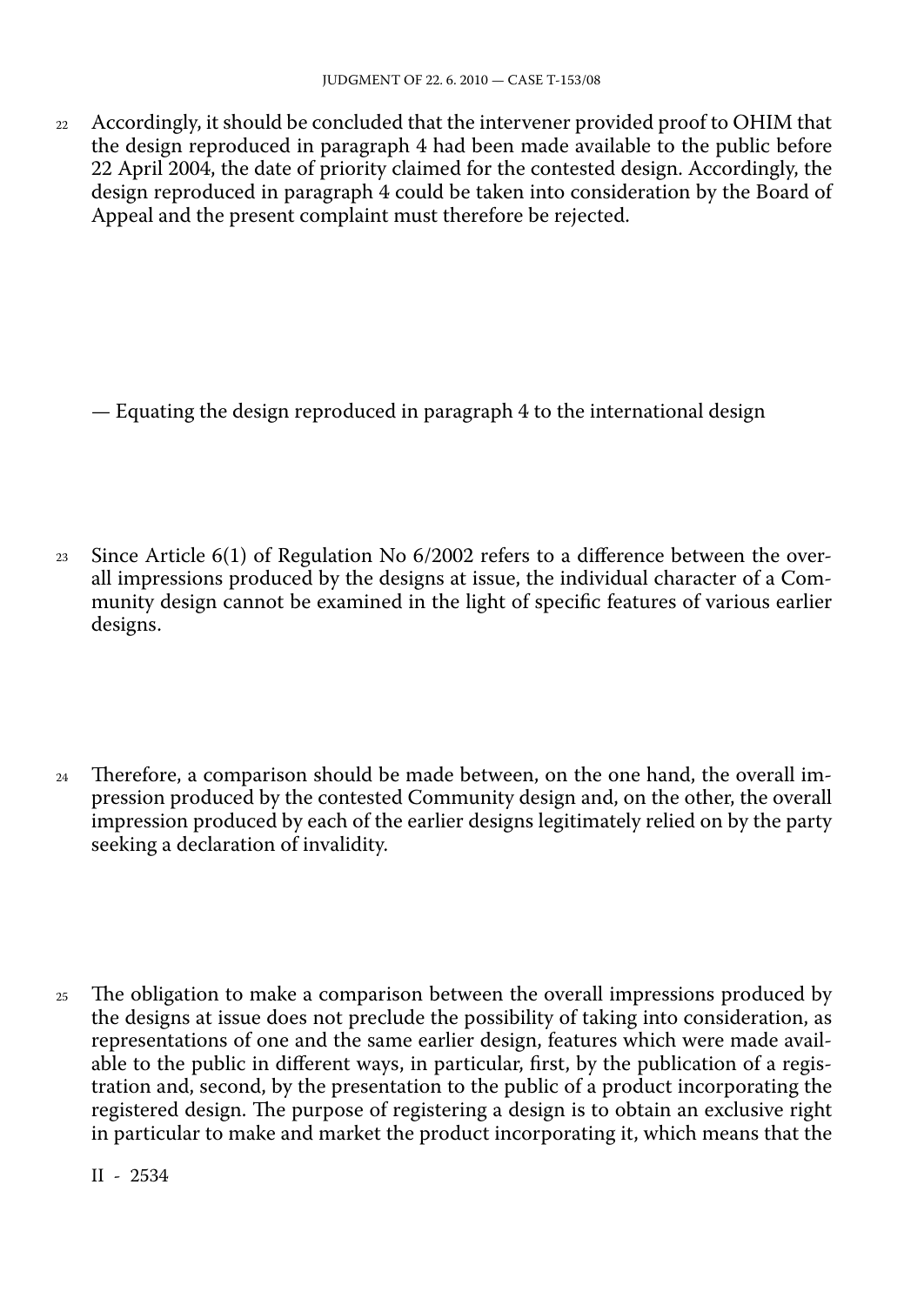representations in the application for registration are, as a general rule, closely related to the appearance of the product placed on the market.

- <sup>26</sup> In those circumstances, it should be ascertained whether, in the present case, the international design and the design reproduced in paragraph 4, as relied on by the intervener before OHIM, are actually representations of one and the same earlier design.
- <sup>27</sup> In that regard, an examination of the different views, submitted to OHIM, of the international design, on the one hand, and of the design reproduced in paragraph 4, on the other, does not reveal any features suggesting that the two designs differ in respect of the appearance of the product represented. Although it is true, in this context, that the representations of the international design do not include a view of the device with its cover raised and that the different views of the design reproduced in paragraph 4 generally present the device in that position, the fact remains that the presence of a hinged cover — which therefore can be raised — is apparent from views 1.1 and 1.6 of the international design.
- <sup>28</sup> Therefore, although the design reproduced in paragraph 4 includes supplementary features by comparison with the international design, in respect of the inside of the cover and the upper surface of the body of the device, which is under the cover, it comprises all the aspects of the appearance of the international design.

<sup>29</sup> In addition, the applicant merely challenges the evidence that the international design and the design reproduced in paragraph 4 are identical, in general terms, without presenting either arguments relating to the specific characteristics differentiating them,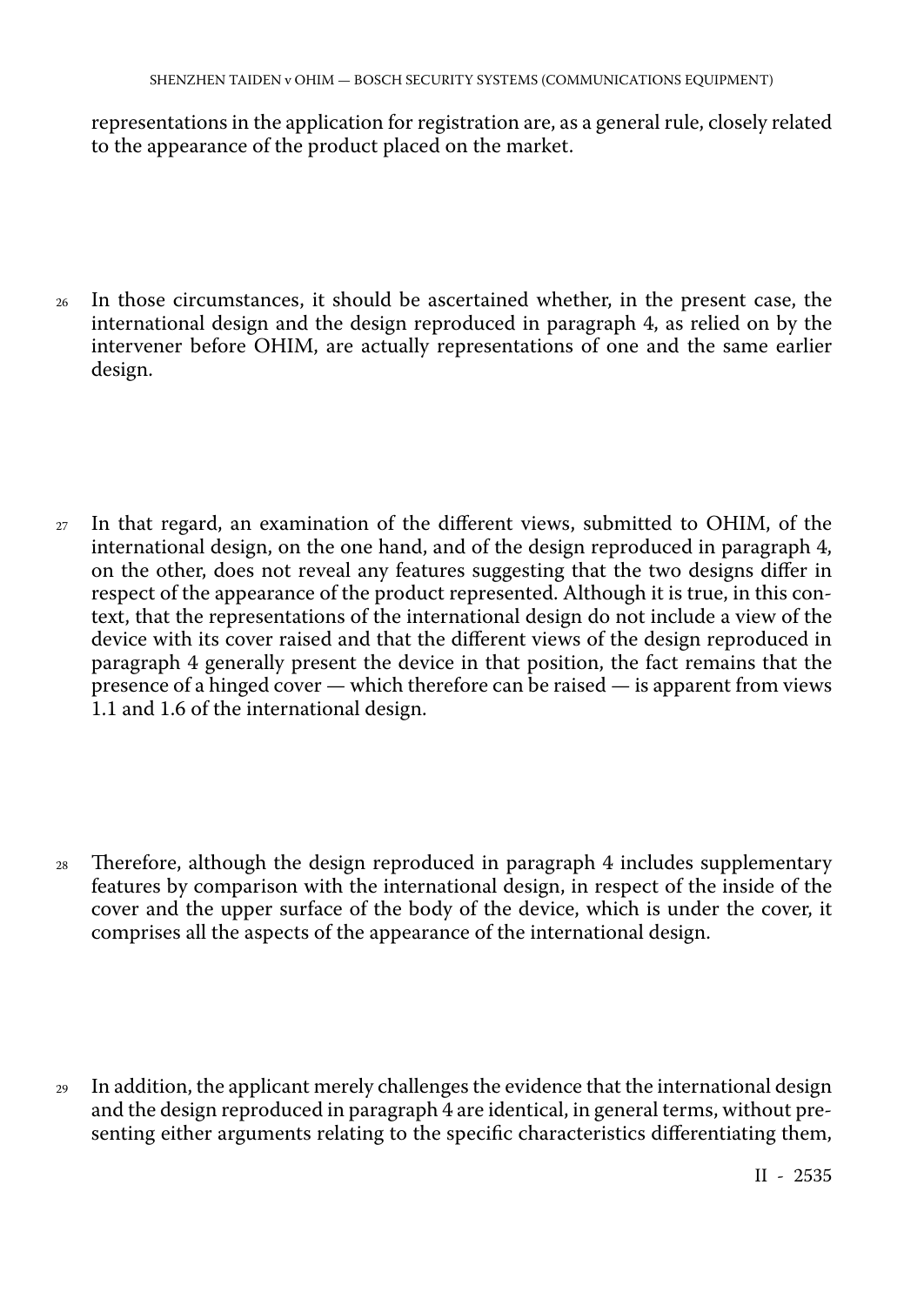or other facts which suggest that these are not actually two representations of one and the same design.

- <sup>30</sup> In those circumstances, the conclusion must be that the Board of Appeal was entitled to find that the international design and the design reproduced in paragraph 4 were different representations of one and the same earlier design ('the earlier design').
- 31 Consequently, the present complaint must be rejected and, accordingly, the first plea in law must be rejected in its entirety.

*The second plea in law, alleging infringement of Article 4(1) and Article 6 of Regulation No 6/2002*

Arguments of the parties

<sup>32</sup> The applicant claims that the Board of Appeal infringed Article 4(1) and Article 6 of Regulation No 6/2002 in holding that the contested design lacked individual character given the overall impression that it produces on the informed user.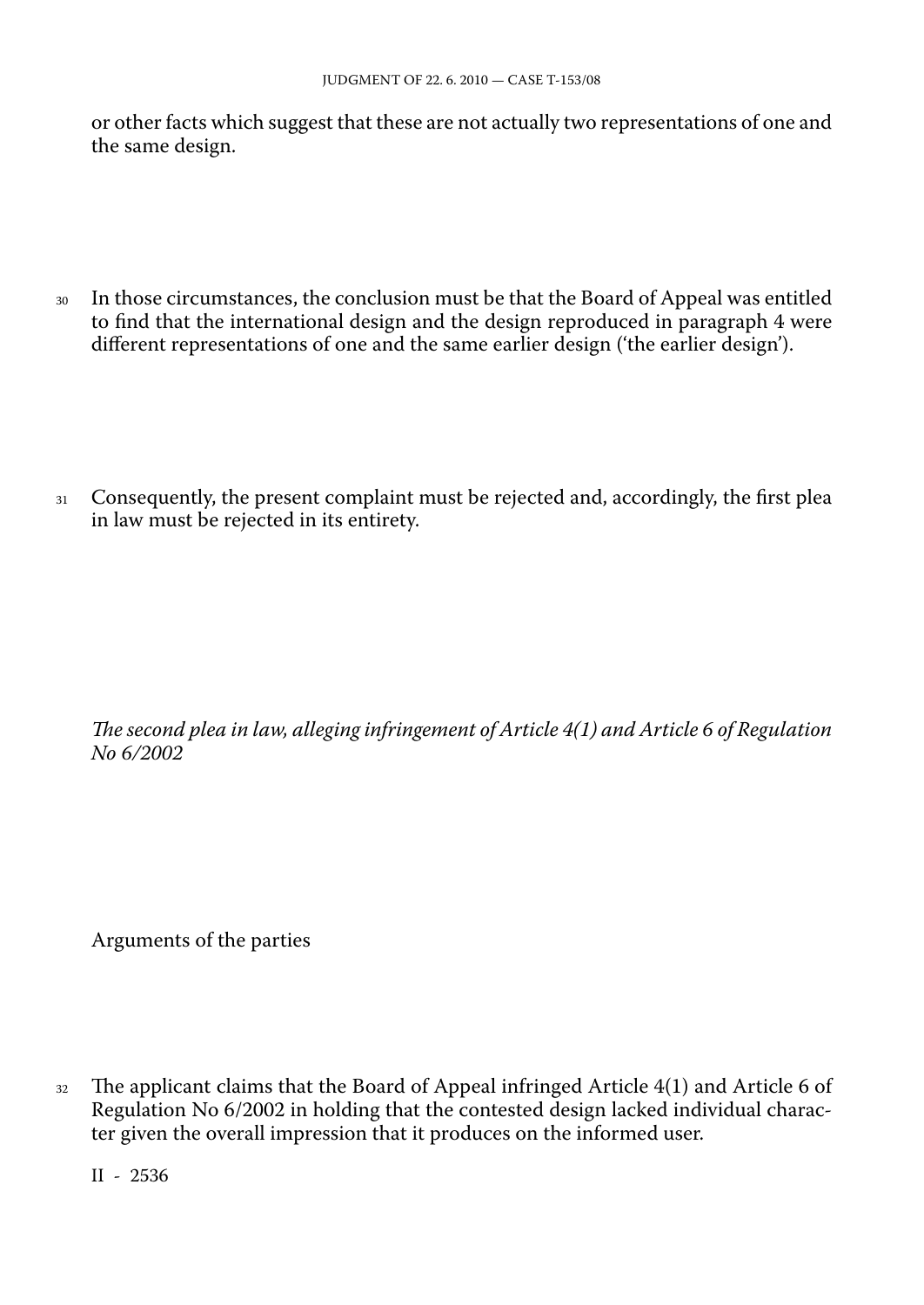<sup>33</sup> First, in the information technology equipment sector, the freedom of the designer is restricted by the functionality of those devices as well as a general trend favouring small, flat, rectangular devices, often including hinged elements.

<sup>34</sup> Since the informed user is familiar with the products at issue, he is aware of the constraints mentioned above. Therefore, in the overall impression produced by a design, he will attach more importance to the features which are aesthetic, arbitrary or unusual than to functional features.

35 Secondly, given the constraints and the trend to which the configuration of a conference unit is subject, the overall impression produced by the contested design is not determined by its basic configuration or by the details relating to functional elements. Therefore, in the informed user's assessment, the contested design will be characterised from an aesthetic point of view, in particular, first, by the asymmetrical appearance produced by the combination of a hinged speaker on the right side and a small panel on the left side, next, by a decoration in the form of a stylised eagle on the cover of the hinged speaker on the top of the device and, lastly, by the design of the microphone head and the microphone stem base.

Thirdly, regarding the comparison between the contested design and the earlier design, the Board of Appeal based its decision on the similarities dictated by functional or technical considerations, and not on the overall impression in which the features with an aesthetic impact are more important. The designs at issue differ specifically in respect of such features, since the earlier design is characterised by a symmetrical arrangement of its various components and it is not decorated with a stylised eagle on its upper side.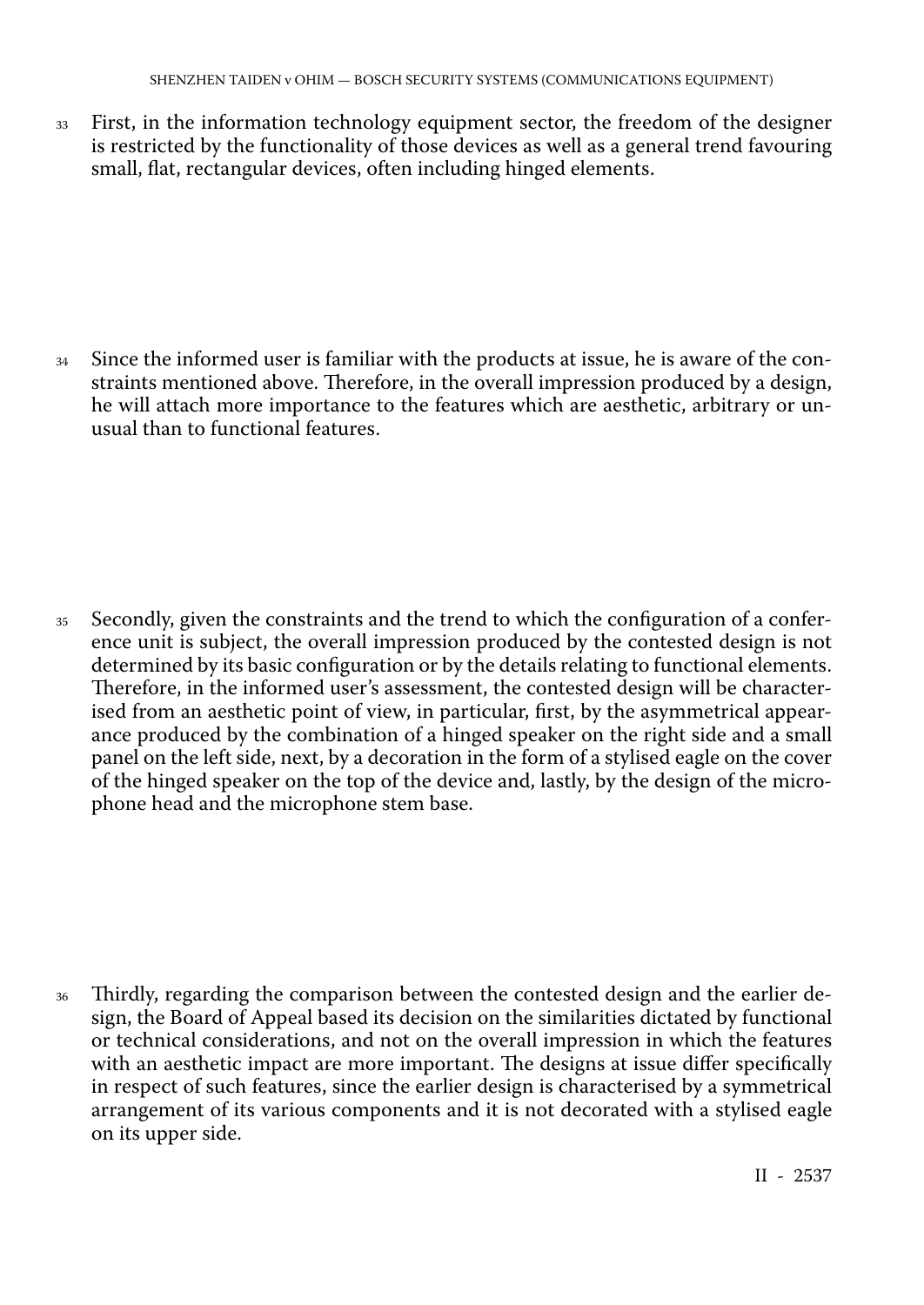<sup>37</sup> Similarly, the designs at issue differ in respect of several details which are of some importance in the overall impression. Those differences concern the shape of the ventilation holes in the speaker, and the shape of the microphone, the microphone stem, the sides of the conference unit's case and its rear flank.

<sup>38</sup> The applicant adds that the presence, in both conference units, of a hinged speaker which can be raised is a purely functional feature, which can be found in many devices in the information technology sector, such as laptops and mobile phones. In the same way, the microphone should be placed on the left side, in order not to obstruct the opening of the speaker and to take into account the fact that most users are righthanded. For the same reason, card slots should be placed at the front right side.

<sup>39</sup> Furthermore, the argument that the differences between the covers are no longer visible when the covers are raised is not relevant, since it applies to only one of the seven views of the contested design and is not therefore based on the overall impression produced by it. In addition, the decoration in question is visible even when the cover is raised, since it would not be covered by any other element at the back of the device.

<sup>40</sup> OHIM and the intervener contest the applicant's arguments.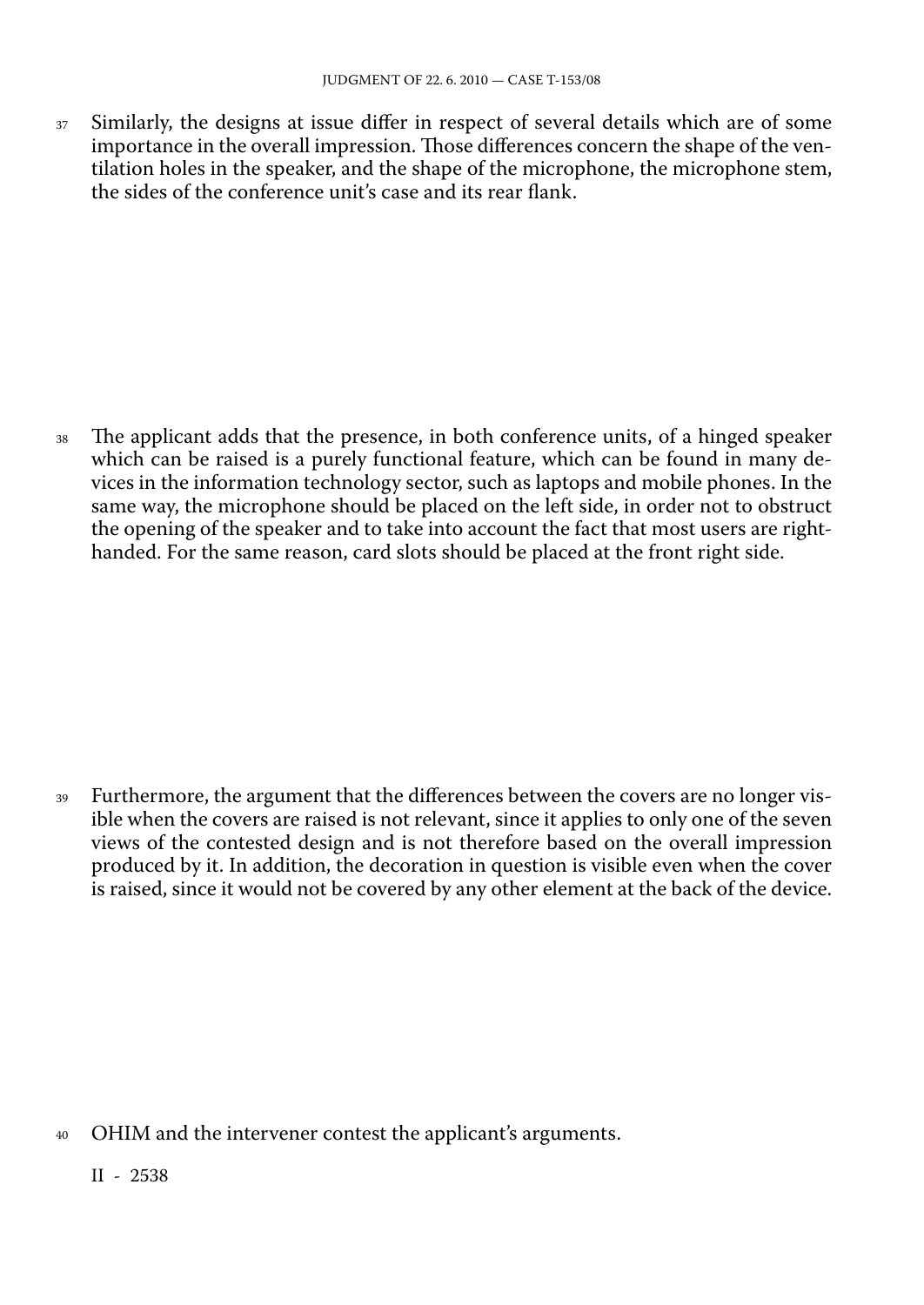Findings of the Court

- <sup>41</sup> According to Article 4(1) of Regulation No 6/2002, a design is to be protected by a Community design to the extent that it is new and has individual character.
- $42$  As has already been recalled, it is apparent from Article  $6(1)(b)$  of Regulation No 6/2002 that a registered Community design is to be considered to have individual character if the overall impression it produces on the informed user differs from the overall impression produced on such a user by any design which has been made available to the public before the date of filing the application for registration or, if a priority is claimed, the date of priority. Article 6(2) of Regulation No 6/2002 also states that, in assessing that individual character, the degree of freedom of the designer in developing the design must be taken into consideration.
- <sup>43</sup> Finally it is apparent from recital 14 in the preamble to Regulation No 6/2002 that, when assessing whether a design has individual character, account should be taken of the nature of the product to which the design is applied or in which it is incorporated, and in particular the industrial sector to which it belongs.
- <sup>44</sup> In the present case, as is apparent from the examination of the first plea in law, the earlier design was made available to the public before 22 April 2004, the date of priority claimed for the contested design.
- <sup>45</sup> In those circumstances, it must be examined whether, from the point of view of the informed user and taking account of the degree of freedom of the designer of a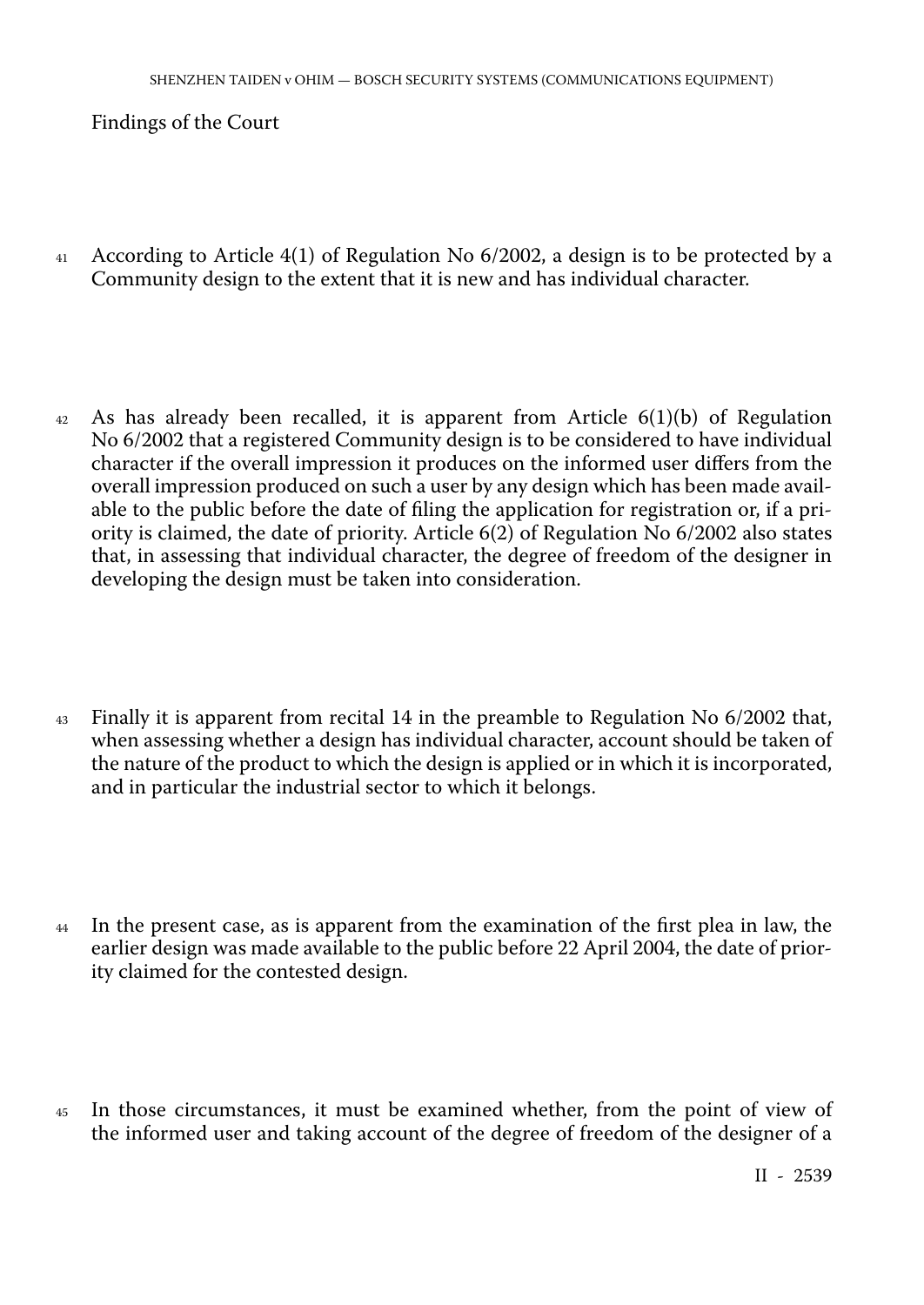conference unit, the overall impression produced by the contested design differs from that produced by the earlier design.

— The informed user

- <sup>46</sup> With regard to the interpretation of the concept of informed user, the status of 'user' implies that the person concerned uses the product in which the design is incorporated, in accordance with the purpose for which that product is intended.
- <sup>47</sup> The qualifier 'informed' suggests in addition that, without being a designer or a technical expert, the user knows the various designs which exist in the sector concerned, possesses a certain degree of knowledge with regard to the features which those designs normally include, and, as a result of his interest in the products concerned, shows a relatively high degree of attention when he uses them.
- <sup>48</sup> However, contrary to what the applicant claims, that factor does not imply that the informed user is able to distinguish, beyond the experience gained by using the product concerned, the aspects of the appearance of the product which are dictated by the product's technical function from those which are arbitrary.
- <sup>49</sup> In the present case, the Board of Appeal found, in paragraph 18 of the contested decision, that the informed user might be 'anyone who regularly attends conferences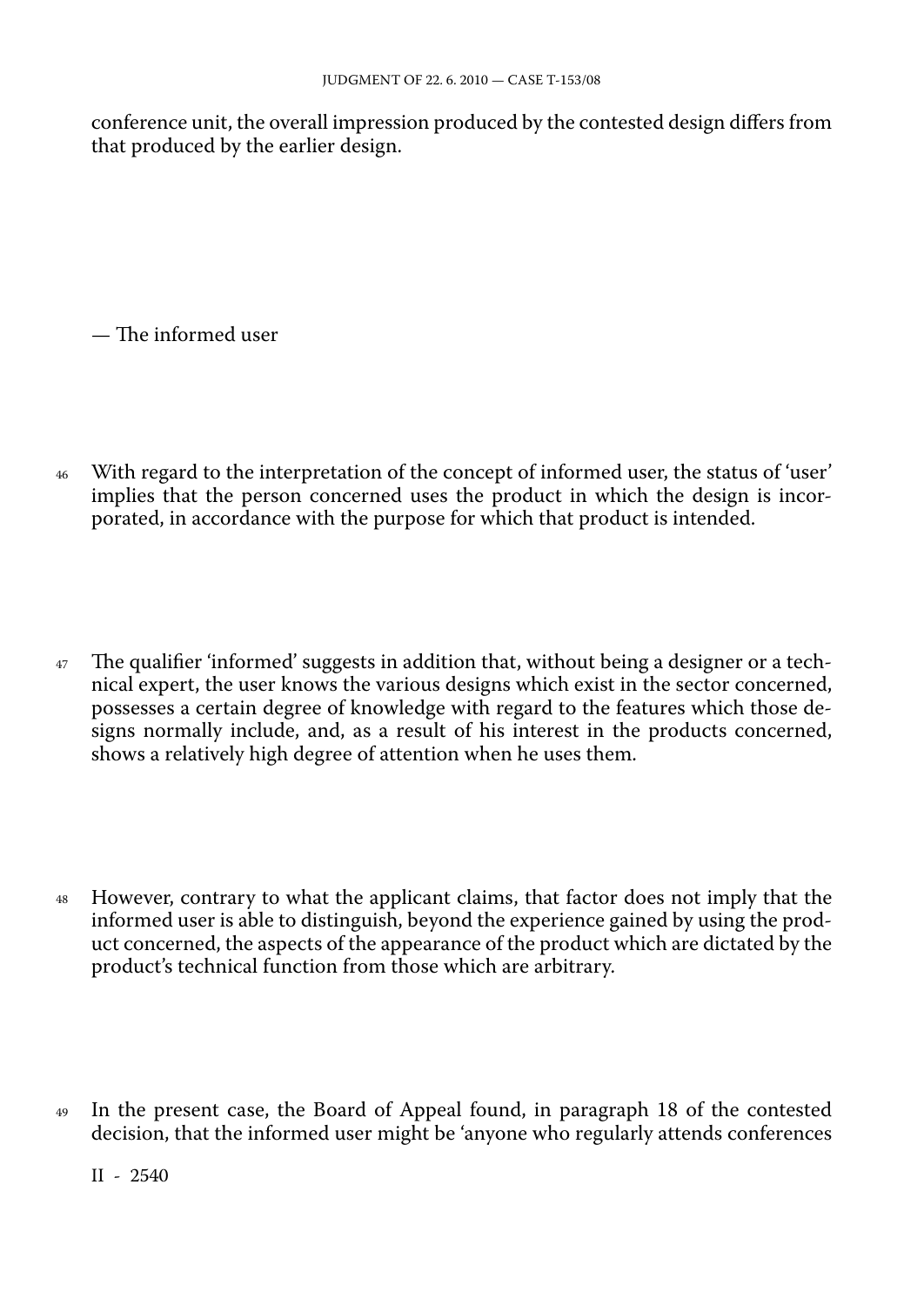or formal meetings at which the various participants have a conference unit with a microphone on the table in front of them'.

<sup>50</sup> That definition corresponds to the interpretation of the concept of informed user set out above. A conference or meeting participant uses a conference unit in accordance with its purpose, which is to facilitate, by virtue of the transmission of communications and the associated functions, such as voting or the identification of persons, the exchange of views and information between the participants. In the same way, due to his regular participation in conferences or meetings, the informed user knows the various models of conference units and the features which they normally have. Furthermore, to the extent that the user must familiarise himself with the different functions and the interface of a conference unit so that it can fulfil its function, he will show a relatively high degree of attention when he is faced with the products concerned.

— The degree of freedom of the designer

- <sup>51</sup> In paragraph 21 of the contested decision, the Board of Appeal found that, although certain features must be present in a conference unit if it is to perform its function, the degree of freedom of the designer of a conference unit was nevertheless relatively wide.
- <sup>52</sup> In order to challenge the validity of that conclusion, the applicant puts forward, first, the fact that many features of a conference unit as well as their configuration are dictated by the technical function of the device and, second, the existence of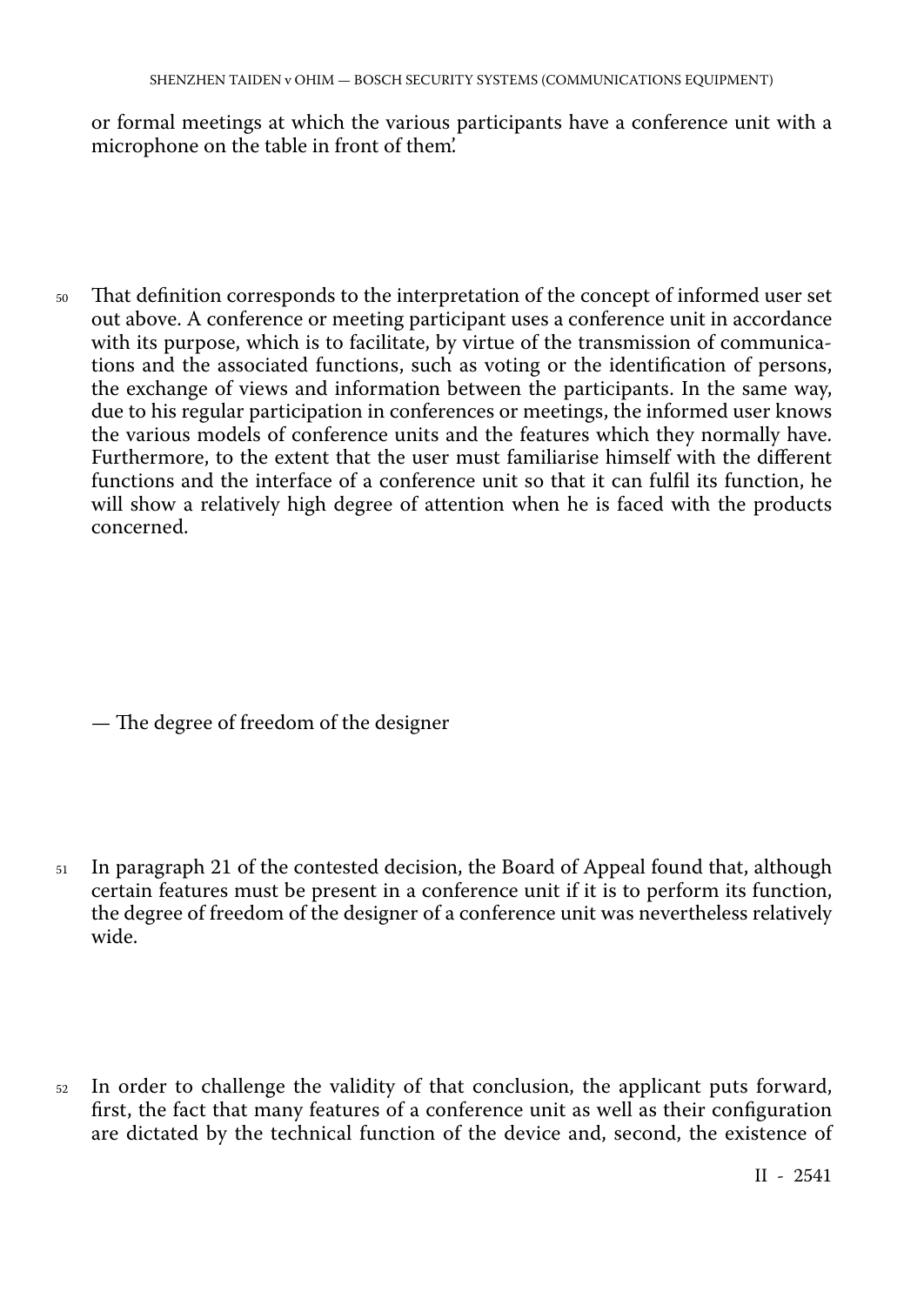a general trend favouring small, flat, rectangular devices, often including hinged elements.

<sup>53</sup> With regard to the first factor, it is admittedly true that, in order to fulfil its essential function, a conference unit must have, at the very least, a speaker and a microphone, directed in such a way that the user can hear the sound reproduced by the speaker and his speech can be captured by the microphone. Similarly, buttons which are accessible to the user are necessary, in particular, in order to turn the microphone on and to regulate the volume of the speaker. Furthermore, to the extent that conference units also have associated functions, features such as voting buttons, the screen and the card slot may also prove necessary from a functional point of view.

<sup>54</sup> However, as OHIM and the intervener have contended, those restrictions concern the presence of certain features in the conference unit, but do not have a significant impact on their configuration and, therefore, on the form and general appearance of the conference unit itself. In particular, it does not seem that a hinged element would be necessary in order to ensure any of the device's functionality.

<sup>55</sup> That conclusion is borne out by the design corpus, as submitted by the intervener to OHIM, which shows conference units of varying shapes and configurations that differ perceptibly from those used in the contested design. Therefore, depending on the model, the microphone is placed on a stem, or not, on the left, or the right or in the middle of the body of the device. In the same way, if the card slot is normally placed on the right, it is generally not integrated into the speaker of the conference unit but in the actual body of the device. In addition, the presence of any hinged element is the exception rather than the rule.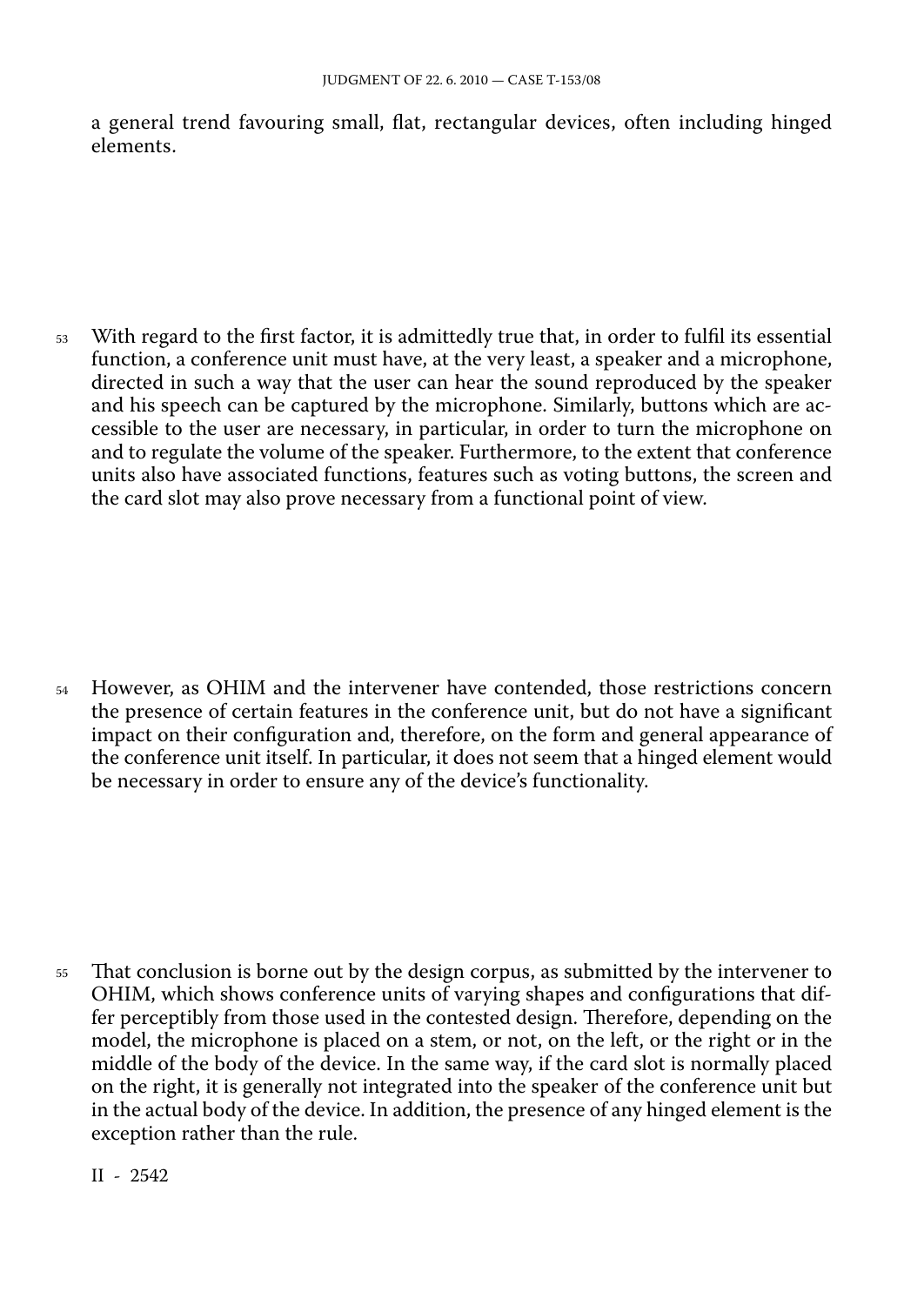<sup>56</sup> By contrast, the applicant did not produce any evidence substantiating its assertion that technical or functional requirements considerably restrict the degree of freedom of the designer of a conference unit.

<sup>57</sup> In those circumstances, that assertion cannot be accepted.

<sup>58</sup> With regard to the alleged general trend favouring small, flat, rectangular devices, often including hinged elements, it should be observed that the question whether a design does or does not follow a general design trend is relevant, at the most, in relation to the aesthetic perception of the design concerned and can therefore, possibly, have an influence on the commercial success of the product in which the design is incorporated. By contrast, it is not relevant in the examination of the individual character of the design concerned, which consists in verifying whether the overall impression produced by it differs from the overall impressions produced by the designs made available earlier, irrespective of the aesthetic or commercial considerations.

<sup>59</sup> Moreover, the applicant has not substantiated the existence of the trend which it invokes, since it did not present examples of conference units with the characteristics that it highlights. In addition, the plausibility of its assertion is called in question by the design corpus submitted by the intervener to OHIM. The material communicated shows conference units of various shapes, rectangular, triangular or round, of various sizes, most of which are not fitted with a hinged speaker or any other hinged element.

<sup>60</sup> The applicant mentions further, in that context, laptops and mobile phones with hinged screens, and flat-screen televisions. However, since the assessment of the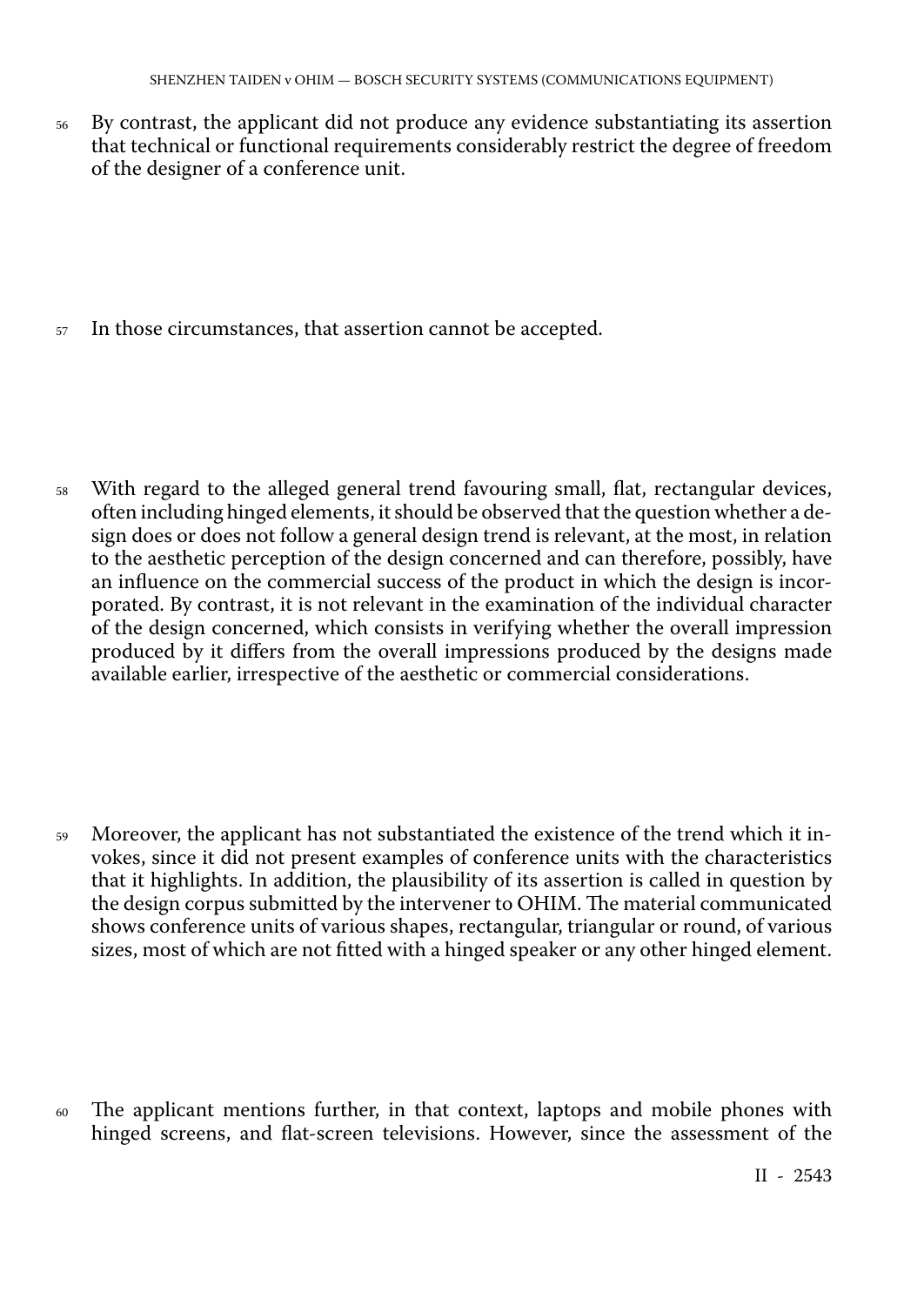individual character of a design must take into consideration the nature of the product in which it is incorporated, those examples are not relevant.

<sup>61</sup> A hinged screen allows the size of the device to be reduced, and size is an essential characteristic in the case of laptops and mobile phones. Similarly, a flat screen allows the depth of a television set to be considerably reduced and, therefore, makes it easier to position it. By contrast, a conference unit is generally not designed to be portable and the choice of a flat form does not have significant consequences with regard to the space necessary for its installation. Therefore, it does not seem that a conference unit would be subject to the same limitations as the devices referred to by the applicant.

 $62$  Having regard to the above, it must be concluded that the Board of Appeal did not err in finding that the degree of freedom of the designer of a conference unit was relatively wide.

— The comparison of the overall impressions produced by the two designs at issue

<sup>63</sup> In view of what has just been stated as to the degree of freedom of the designer of a conference unit, it must be considered that the overall impression produced by the contested design is determined by the following features: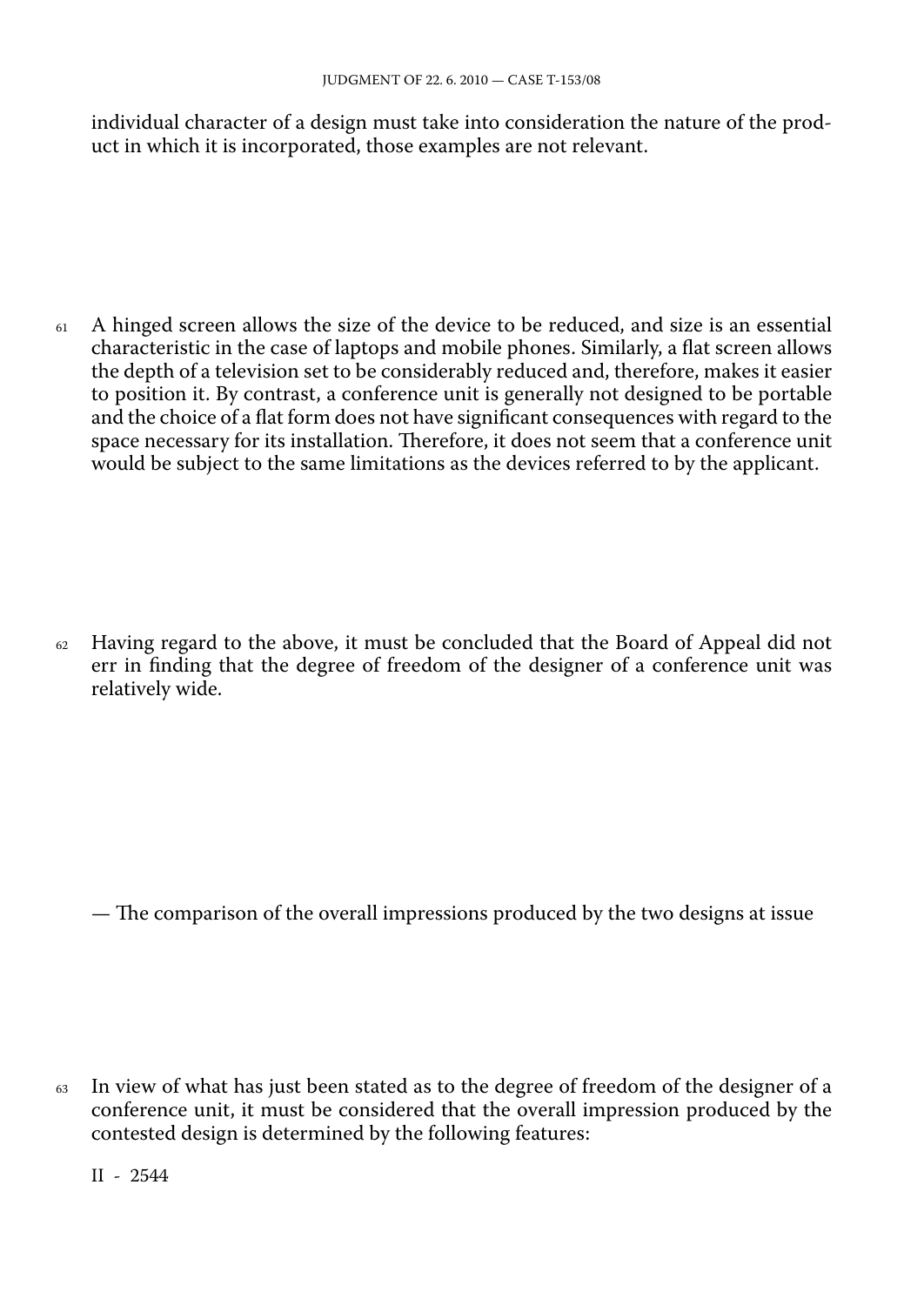- a rectangular body, the upper surface of which slopes towards the user;
- a hinged rectangular speaker covering a large part of the body's upper surface and incorporating a card slot;
- a panel covered by the hinged speaker when it is folded down, with a number of buttons and screens;
- a hinged microphone on a stem, placed on the left side.
- <sup>64</sup> In addition, a stylised decoration is situated on the lid of the speaker. However, although that feature plays a part in the overall impression produced by the contested design, its role is less important than that of the features listed in paragraph 63 above.
- <sup>65</sup> As the Board of Appeal noted in paragraph 20 of the contested decision, when the conference unit is in use, the speaker is raised in order to be able to fulfil its function. Consequently, the decoration at issue is on the back of the device and therefore outside the user's immediate field of vision, which means that it will not have any major impact on the user's perception. The user may, at most, perceive the same decoration on the backs of the devices of the other participants facing him. However, such a perception will generally take place at a distance, which means that the detail of the configuration of the lid of the speaker will be less visible.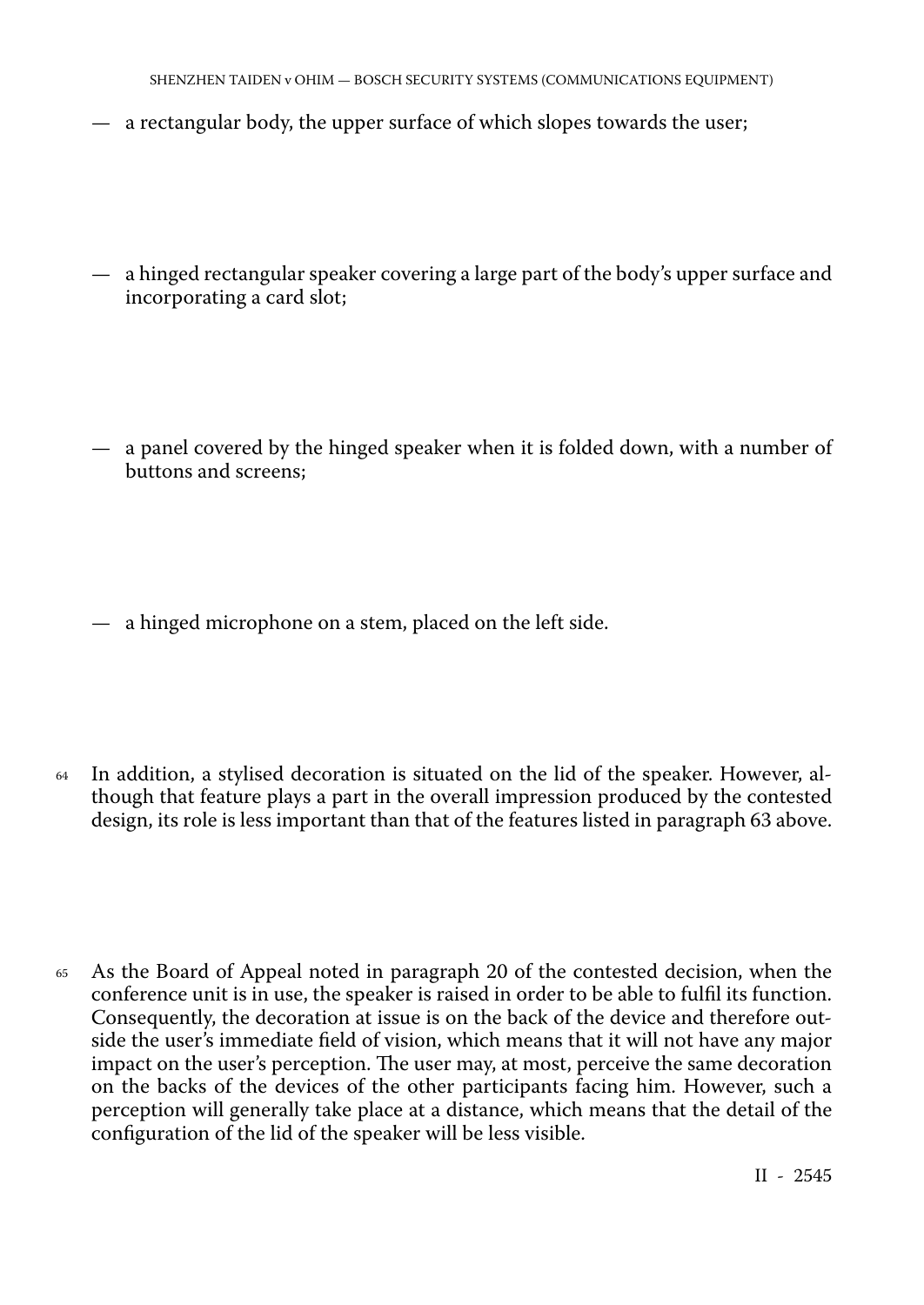<sup>66</sup> It should also be observed that, contrary to what the applicant claims, taking into account the reduced visibility of the lid of the speaker is not contrary to the rule that the overall impression produced by the contested design on the informed user should be assessed. That impression must necessarily be determined also in the light of the manner in which the product at issue is used, in particular on the basis of the handling to which it is normally subject on that occasion.

 $67$  The other features highlighted by the applicant are not relevant. First, the slightly asymmetrical aspect of the position of the hinged speaker is considerably less striking than the presence of such a speaker in itself. Furthermore, even if it were accepted that the informed user perceives the asymmetry of the conference unit as a significant characteristic, this will be so, most of all, due to the lateral and therefore asymmetric position of the stem of the microphone.

<sup>68</sup> Second, the form of the microphone head and the base of the microphone stem are minor elements of the appearance of a conference unit which will not attract the attention of the informed user, as the Board of Appeal noted in paragraph 19 of the contested decision.

 $69$  With regard to the overall impression produced by the earlier design, it is essentially determined by the features listed in paragraph 63 above. The body of the unit is basically rectangular, and its upper surface slopes towards the user and is fitted with a hinged speaker. The speaker has the same rectangular form and also incorporates a card slot which has the same external appearance. The panel situated under the speaker corresponds to the panel in the same position in the contested design, in respect of both the shape of its different elements and their configuration. Like the contested design, the earlier design is fitted with a microphone on a stem, placed on the left side.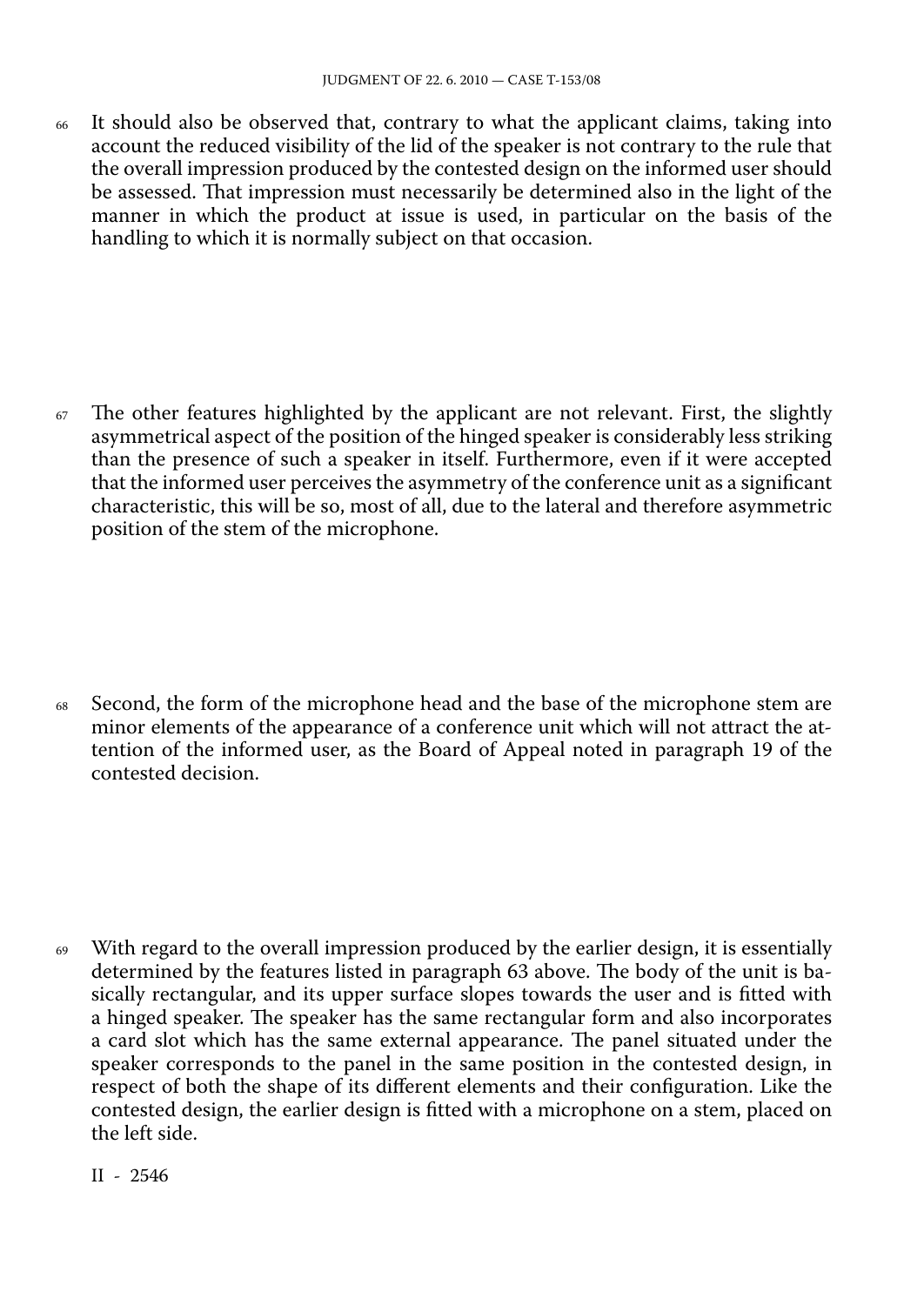<sup>70</sup> As the Board of Appeal stated in paragraph 20 of the contested decision, the only difference between the two designs at issue which could have some relevance concerns the lid of the hinged speaker since, in the earlier design, it does not have the stylised decoration present in the contested design.

<sup>71</sup> However, first, that difference is not particularly pronounced, since the covers of both designs are embossed and the decoration of the contested design is highly stylised.

<sup>72</sup> Second, as noted in paragraphs 64 and 65 above, the importance of that differentiating factor is reduced because of the reduced visibility of the conference unit's cover once the device is in use.

<sup>73</sup> Therefore, it should be considered that the stylised decoration on the contested design cannot offset the similarities found and is not, consequently, sufficient to confer individual character on the design.

<sup>74</sup> The other differences relied on by the applicant, in respect of the shape of the ventilation holes in the speaker, and the shape of the microphone head, the base of the microphone stem, the sides of the conference unit's body and its rear flank, are immaterial in the overall impression produced by the two designs at issue. Those differences are not sufficiently pronounced to distinguish the two devices in the perception of the informed user, especially since they concern for the most part features of a conference unit which do not attract the attention of such a user.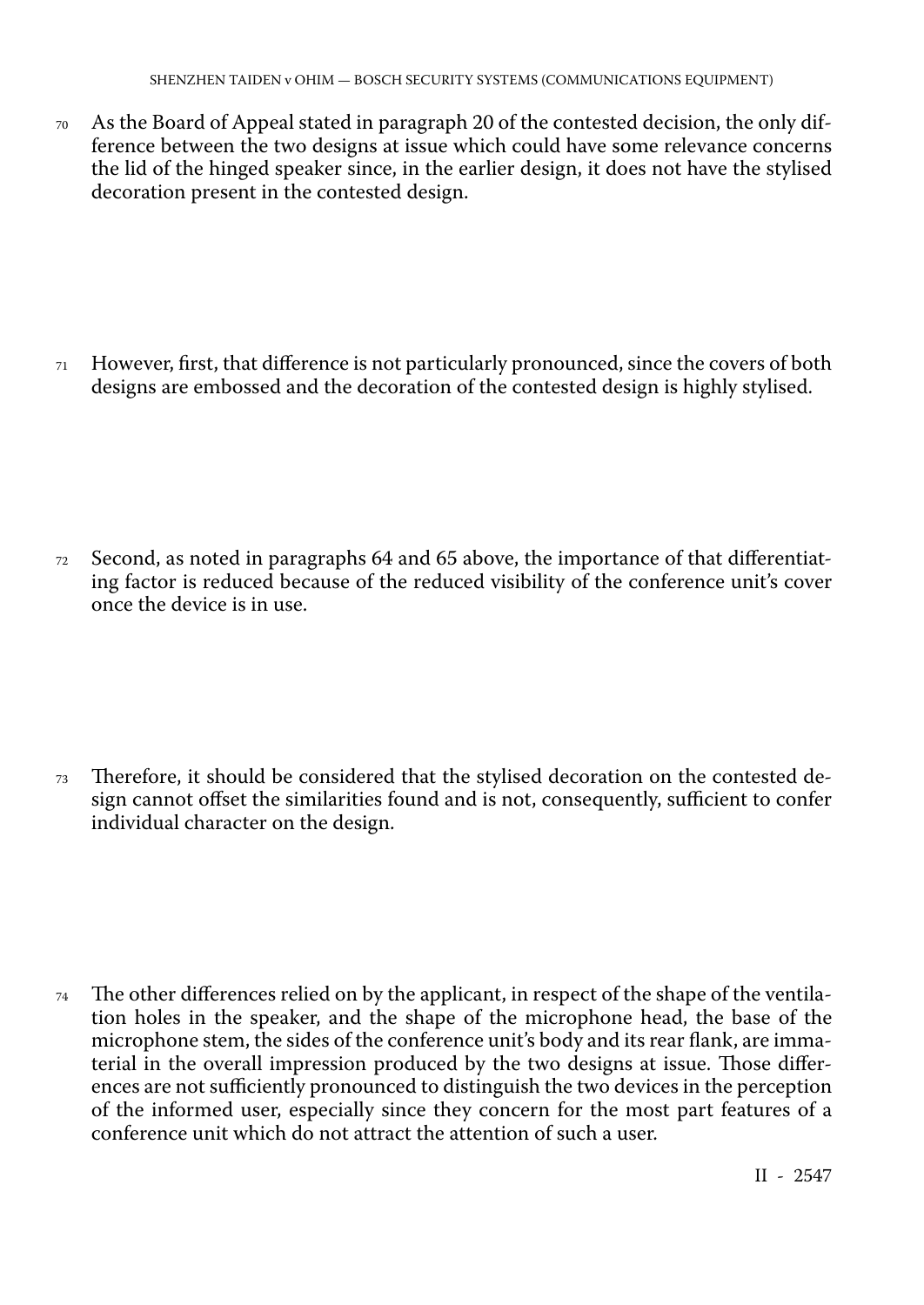<sup>75</sup> In view of the above, it must be concluded that the contested design and the earlier design produce the same overall impression on the informed user. Therefore, the Board of Appeal was correct to reach that same finding in paragraph 20 of the contested decision and to conclude that the contested design lacked individual character within the meaning of Article 6 of Regulation No 6/2002.

<sup>76</sup> The second plea in law must thus be rejected and, as a result, the action must be dismissed in its entirety.

**Costs**

 $77$  Under Article 87(2) of the Rules of Procedure of the Court, the unsuccessful party is to be ordered to pay the costs if they have been applied for in the successful party's pleadings. Since the applicant has been unsuccessful, it must be ordered to pay the costs in accordance with the forms of order sought by OHIM and the intervener.

<sup>78</sup> Furthermore, under Article 136(2) of the Rules of Procedure, costs necessarily incurred for the purposes of the proceedings before the Board of Appeal of OHIM are to be regarded as recoverable costs. Consequently, it is appropriate to order the applicant to pay the costs incurred on that occasion by the intervener, in accordance with the form of order sought by the latter.